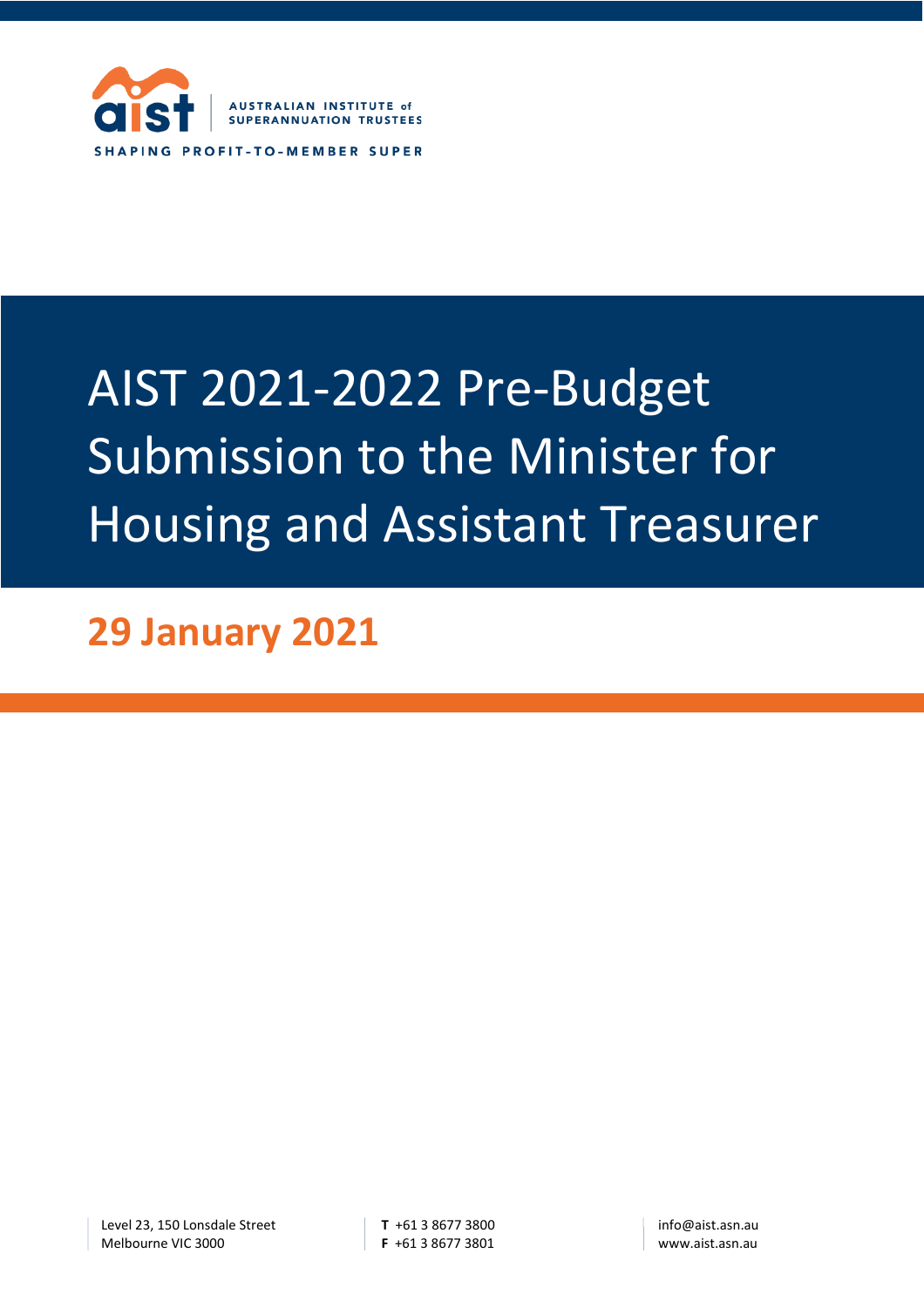

### **AIST**

**The Australian Institute of Superannuation Trustees** is a national not-for-profit organisation whose membership consists of the trustee directors and staff of industry, corporate and publicsector funds.

As the principal advocate and peak representative body for the \$1.4 trillion profit-to-members superannuation sector, AIST plays a key role in policy development and is a leading provider of research.

AIST provides professional training and support for trustees and fund staff to help them meet the challenges of managing superannuation funds and advancing the interests of their fund members. Each year, AIST hosts the Conference of Major Superannuation Funds (CMSF), in addition to numerous other industry conferences and events.

### **Contact**

Eva Scheerlinck, Chief Executive Officer 03 8677 3800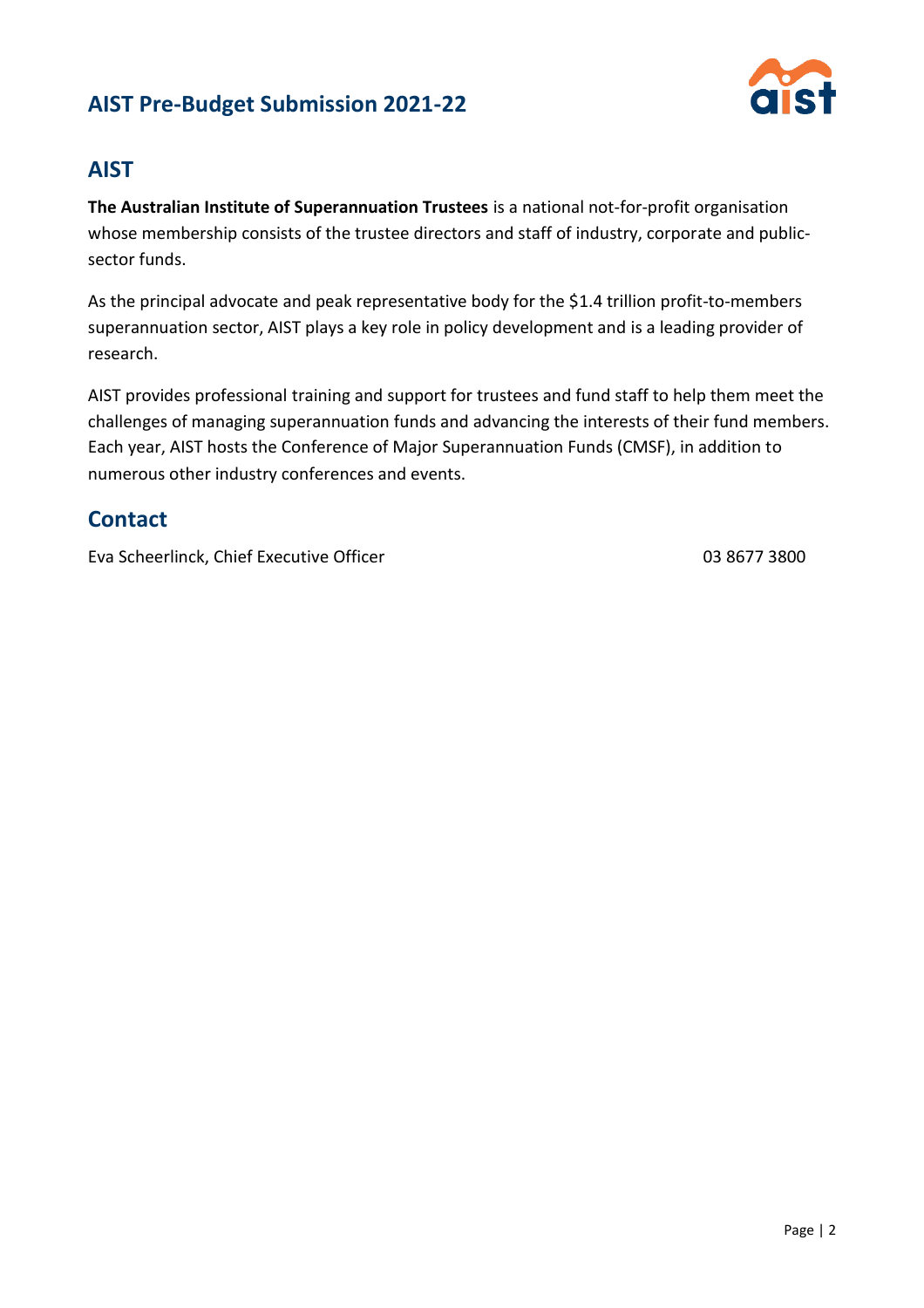

# **Executive summary**

The Australian Institute of Superannuation Trustees (AIST) thanks the Minister for Housing and Assistant Treasurer for the opportunity to make this Pre-Budget Submission for 2021-22.

The submission reiterates policy recommendations made in recent years that remain unaddressed, and makes proposals directly related to the interaction between the superannuation system and the COVID-19-induced economic downturn. This should include ensuring that Early Release of Super under the Government's 2020 initiative is assessed, and fully audited and reviewed.

AIST's central propositions are that:

- While our retirement savings system is already amongst the best in the world, $1$ improvements can be made to better safeguard Australians' financial stability in retirement and enhance the equity of the system; and
- The retirement savings of Australian taxpayers should not be viewed as a resource to balance the Budget. This notion has gained particular relevance in the wake of the recent recession.

As the country begins to emerge from the economic impacts of the pandemic, consolidating our retirement income system will be key in ensuring the long-term financial stability and comfort of Australians.

The first step to this involves following through on the Government's election commitment to meet the legislated Superannuation Guarantee (SG) rate rise from 9.5% to 12%, beginning in July 2021.

Proposals made by some commentators to circumvent or ignore the overarching purpose of the system– for instance, by framing superannuation savings as a pool of money available for the purchase of a home – must be ignored. Similarly, we oppose suggestions, such as that made by the Retirement Income Review, that instead of utilising superannuation savings accumulated over their working lives, retirees should access equity in their homes to fund their retirement.

In line with this, AIST repeats our call for the objective of the retirement income system, including the role of superannuation, to be codified in legislation.

<sup>1</sup> Matt Johnson, 'Australia's retirement system ranked fourth in the world in new study', *The New Daily* (21 October 2020),<https://thenewdaily.com.au/finance/superannuation/2020/10/21/retirement-system-australia-super/>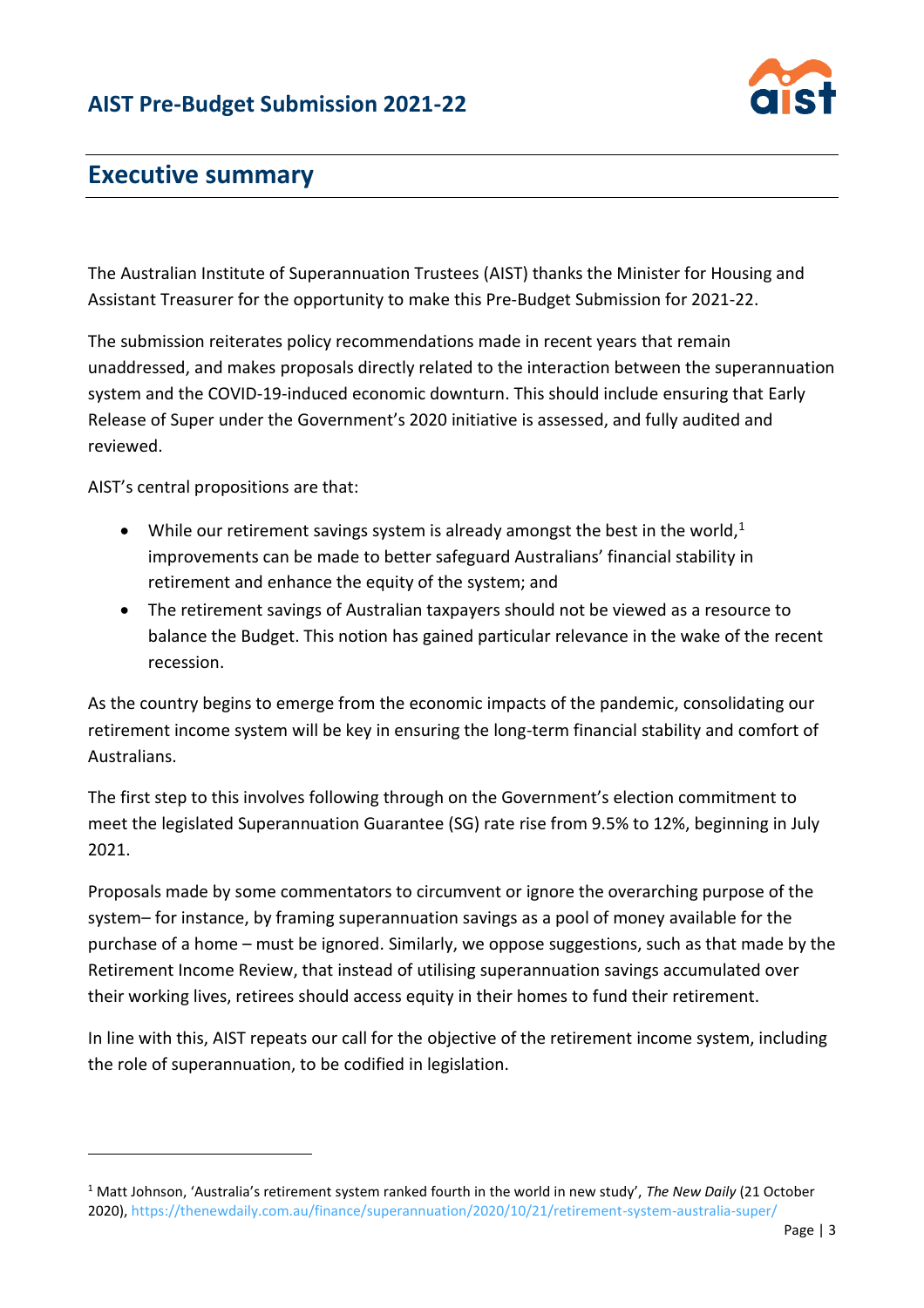

Other recommendations targeted at enhancing the ability of the system to generate strong retirement outcomes for Australians centre on expanding the right to SG contributions to all workers, scrapping the minimum monthly salary threshold of \$450 under which at least 311,000 workers currently receive no superannuation, and ensuring that super contributions be payable on paid parental leave.

The Government should provide a one-off contribution to the superannuation balances of lowincome members who accessed the 2020 temporary early release scheme, in order to ameliorate some of the measure's negative impact on long-term outcomes.

A range of measures targeting improvements to the overall equity of the system are also presented. These include calls for an urgent overhaul of tax concession settings, which continue to favour higher-income earners and represent missed opportunities for the raising of revenue by government that could be re-directed to improving retirement outcomes for less well-off Australians, and a reduction to the Age Pension taper rate.

AIST makes the following recommendations, which are outlined in greater detail in the pages that follow.

- Ensure the legislated increase to the Superannuation Guarantee (SG) rate from 1 July 2020 occurs, as part of the mandated rise to 12% in following years.
- Further improve the equity of tax concessions and support to achieve financial security in retirement for all Australians.
- Single asset-based means test for the Age Pension and Aged Care.
- Reduce the taper rate to \$2 per \$1,000 in assets.
- The \$450 per month income threshold for the superannuation guarantee be abolished, to improve fairness and reduce incentives to casualisation.
- Removal of the rule limiting the payment of superannuation to workers under the age of 18 who work at least 30 hours a week.
- A one-off Government contribution equal to a quarter of the amount withdrawn after the 2020 COVID-19 relaxation of early release provisions, to repair depleted low-income superannuation balances.
- Improve transparency and controls around the early release of superannuation.
- Amendments to superannuation and taxation law be considered to ensure that children adopted under traditional Aboriginal law are treated as any other child of the member.
- Measure and publish the impact that any future changes to super would have on women.
- In addition to examining levels of paid parental leave, SG to be paid on paid parental leave.
- Government should keep their commitment to improve visibility of superannuation assets in family law, by progressing the delayed information sharing scheme as a priority.
- At least double the rate of Age Pension rental assistance for those who do not own their home.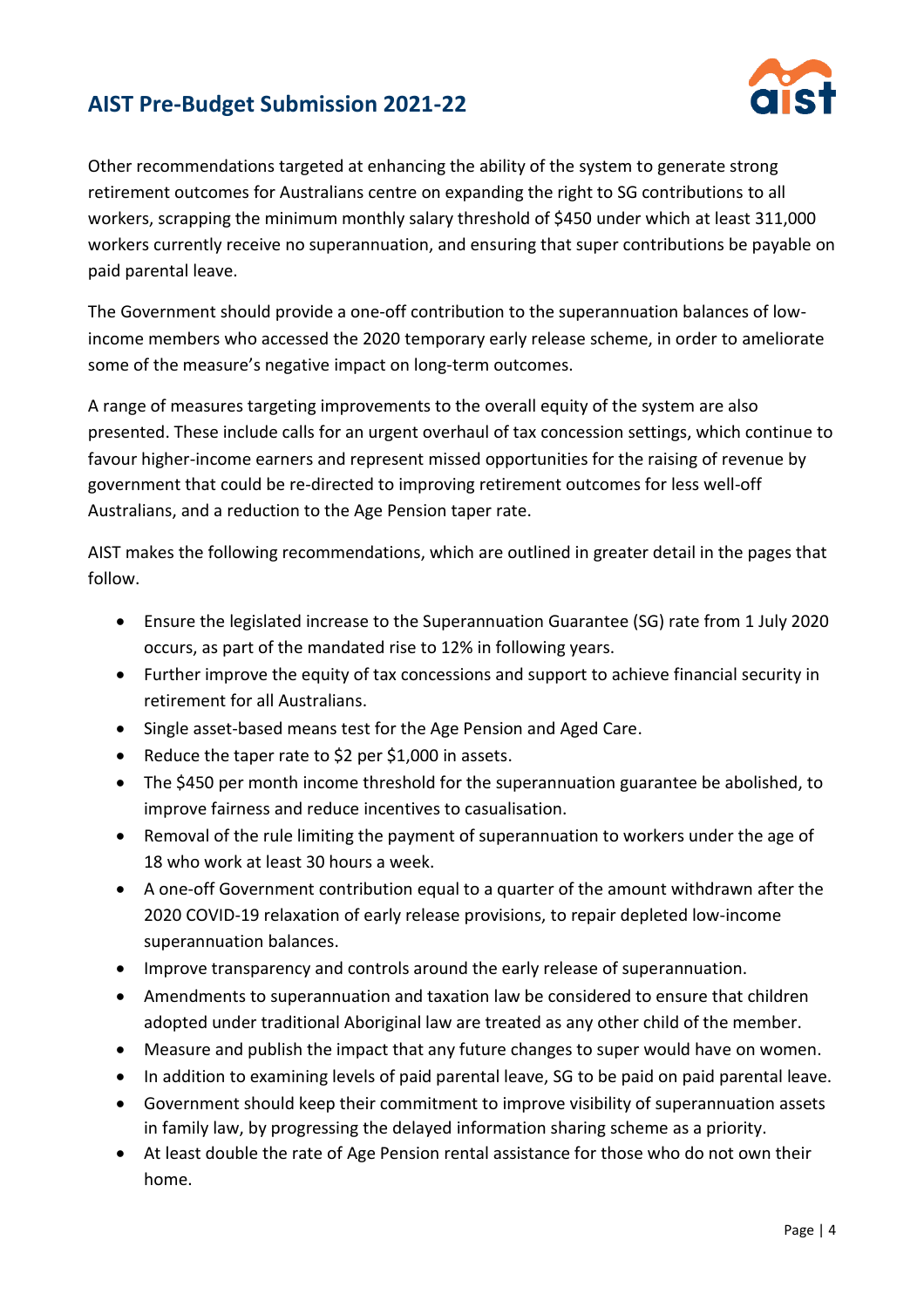

- Fund the development of a consumer-friendly comparison tool covering all superannuation products (for those in both the MySuper and choice segments).
- A commitment to universality of SG cover for all PAYG employees, independent contractors, and the self-employed.
- Replacement of Community Development Program (CDP) with real jobs that include full entitlements including award wage rates, superannuation, and other Award entitlements.
- Strengthen action against Superannuation Guarantee non-compliance, to address unpaid and underpaid super.
- Legislate the objective of the retirement income system, including the roles of superannuation and aged care, to ensure superannuation is not viewed as a resource able to be used for anything other than retirement savings (except in the most exceptional of circumstances).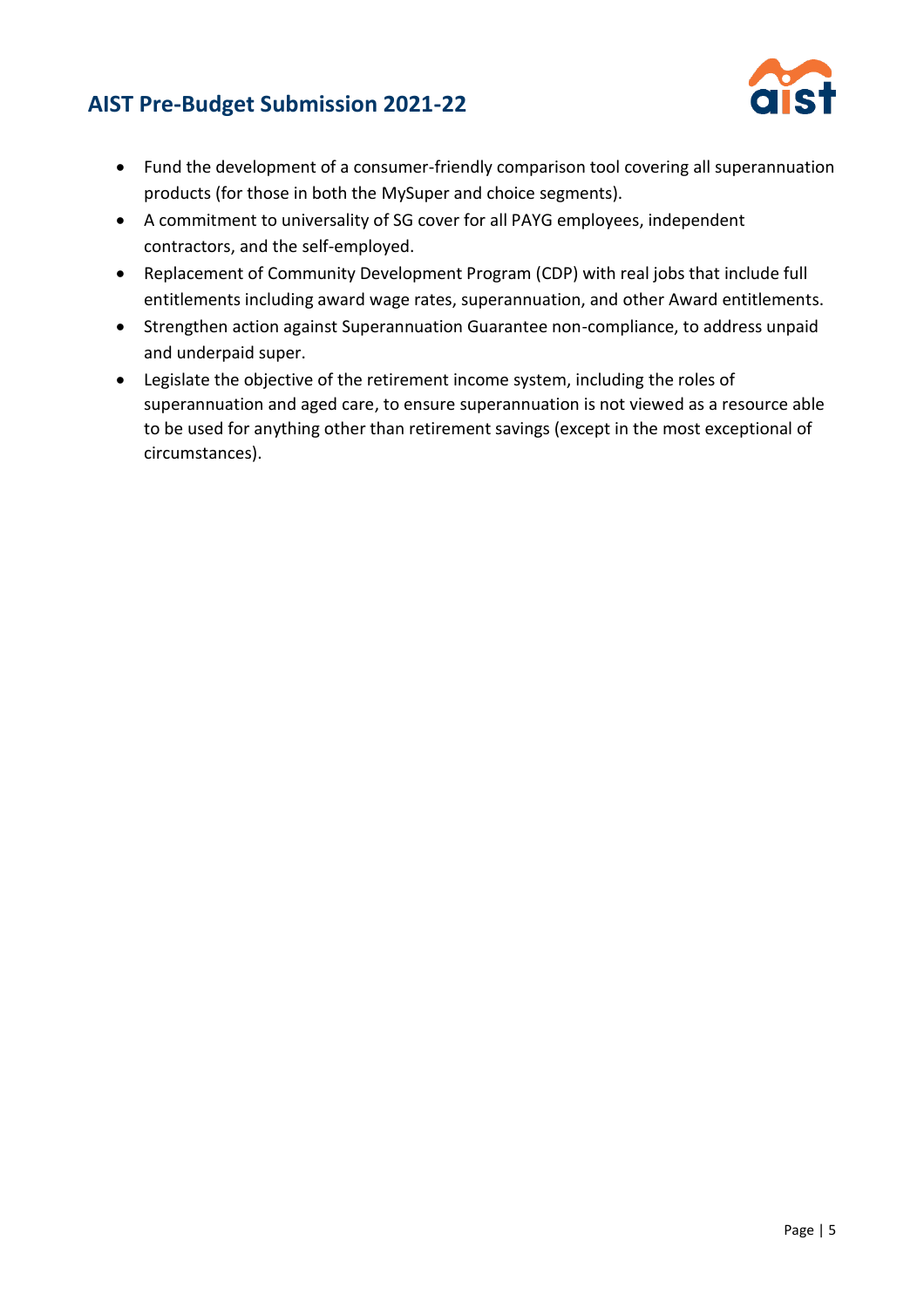

# **Recommendations**

### **Commit to increases to the Superannuation Guarantee rate**

The changes to the schedule of increases to the Superannuation Guarantee (SG) which would see it eventually increase to 12% was formally delayed in 2014, through the repeal of the Mineral Resources Rents Tax.

Under the current timetable, the SG rate is set to increase to 12% from the earliest date of 1 July 2025. The original schedule would have seen Australians benefiting from a 12% SG rate from 1 July this year. This delay represents a major setback to ensuring all working Australians enjoy an adequate retirement income. Any further delays to the SG timetable will also create more fiscal pressure on future governments in relation to Age Pension funding.

Lifting the SG rate to 12% is fundamental to ensuring that everyone – regardless of their gender or income level - can maintain their living standards in retirement. This is particularly important for people on low incomes, those working part-time or those who have taken time out of paid work as carers.

Many of those advocating a change in the legislated timetable for increasing the Superannuation Guarantee to 12% do so from the perspective of higher paid workers, and seem to give less consideration to the position of the lower paid. Around 30% of workers – generally the lower paid - have their conditions set by award or an "award influenced" individual contract, and by law they will receive both award and Superannuation Guarantee increases. Almost an additional 40% of workers are covered by enterprise agreements that similarly prescribe their wages outcomes. Within these regulated frameworks, there can be, and are, legal protections for both wage and superannuation outcomes. Further analysis of this issue is presented in Appendix A.

Increasing the SG is also important for middle-income earners. The below cameos demonstrate how a freeze of the SG rate at 9.5% could cost workers thousands of dollars a year in their retirement incomes.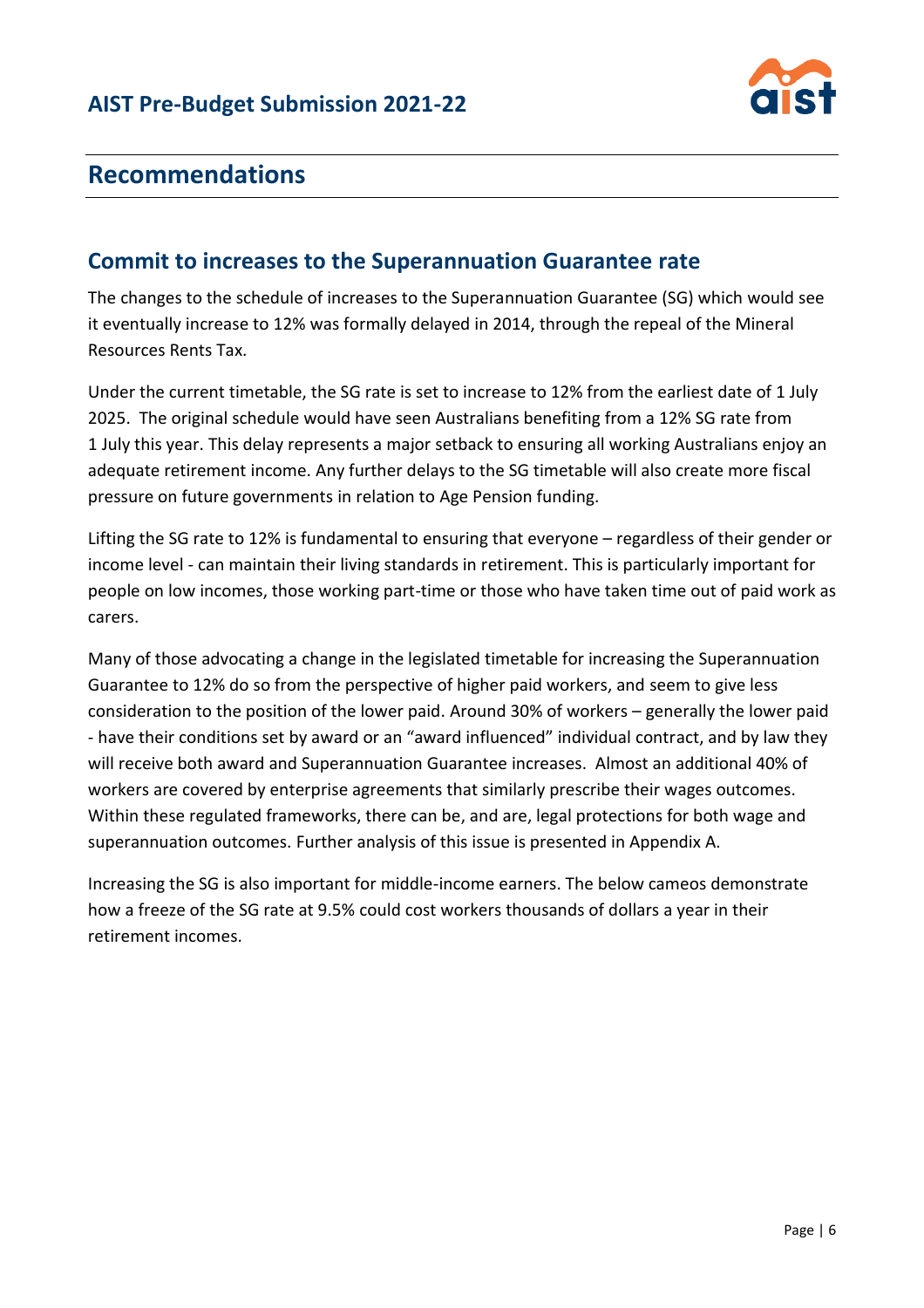



#### Cameo 1-Nurse

\$1,659 pa additional income per year in retirement for a single nurse & \$660 pa for a nurse in a couple

|                                          | <b>Single Nurse</b> |          | Couple (per individual) |          |
|------------------------------------------|---------------------|----------|-------------------------|----------|
| <b>SG</b> rate                           | 9.5%                | 12%      | 9.5%                    | 12%      |
| Income in retirement                     | \$27,686            | \$29,345 | \$22,553                | \$23,213 |
| Income as % ASFA Modest<br>Standard      | 99.2%               | 105.1%   | 112.2%                  | 115.5%   |
| Income as % ASFA Comfortable<br>Standard | 63.2%               | 67.0%    | 66.5%                   | 68.5%    |

- **ptions**
- ters workforce age 18
- arting income \$44,598
- riods of part time work
- tirement age 62
- or the modelling of couples, ditional assumptions made.

Cameo 2-Plumber

#### \$3,322 pa additional income per year in retirement

| <b>SG</b> rate                        | 9.5%     | 12%      |
|---------------------------------------|----------|----------|
| Income in retirement                  | \$29,899 | \$33,221 |
| Income as % ASFA Modest Standard      | 107.1%   | 119.0%   |
| Income as % ASFA Comfortable Standard | 68.3%    | 75.9%    |
| * Income shown is in today's dollars  |          |          |

We note that although the Retirement Income Review did not comment explicitly on the SG rate, it concluded that there was more efficiency to be gained by encouraging faster drawdowns in the pension phase. This is a false connection, and a discussion about drawdown rates should not be associated with adequacy, particularly for low- and middle-income earners.

For those on low and medium incomes, the ultimate issue is not so much whether they will have the ability to spend all their balance in retirement, as simply having enough in their superannuation account to live in financial security once they leave the workforce.

AIST strongly recommends that no change is made to the legislated increase to the SG rate to 12%, beginning with the increase from 9.5% to 10% on 1 July 2021.

#### **AIST Recommendation**

• Ensure the legislated increase to the Superannuation Guarantee (SG) rate from 1 July 2020 occurs, as part of the mandated rise to 12% in following years.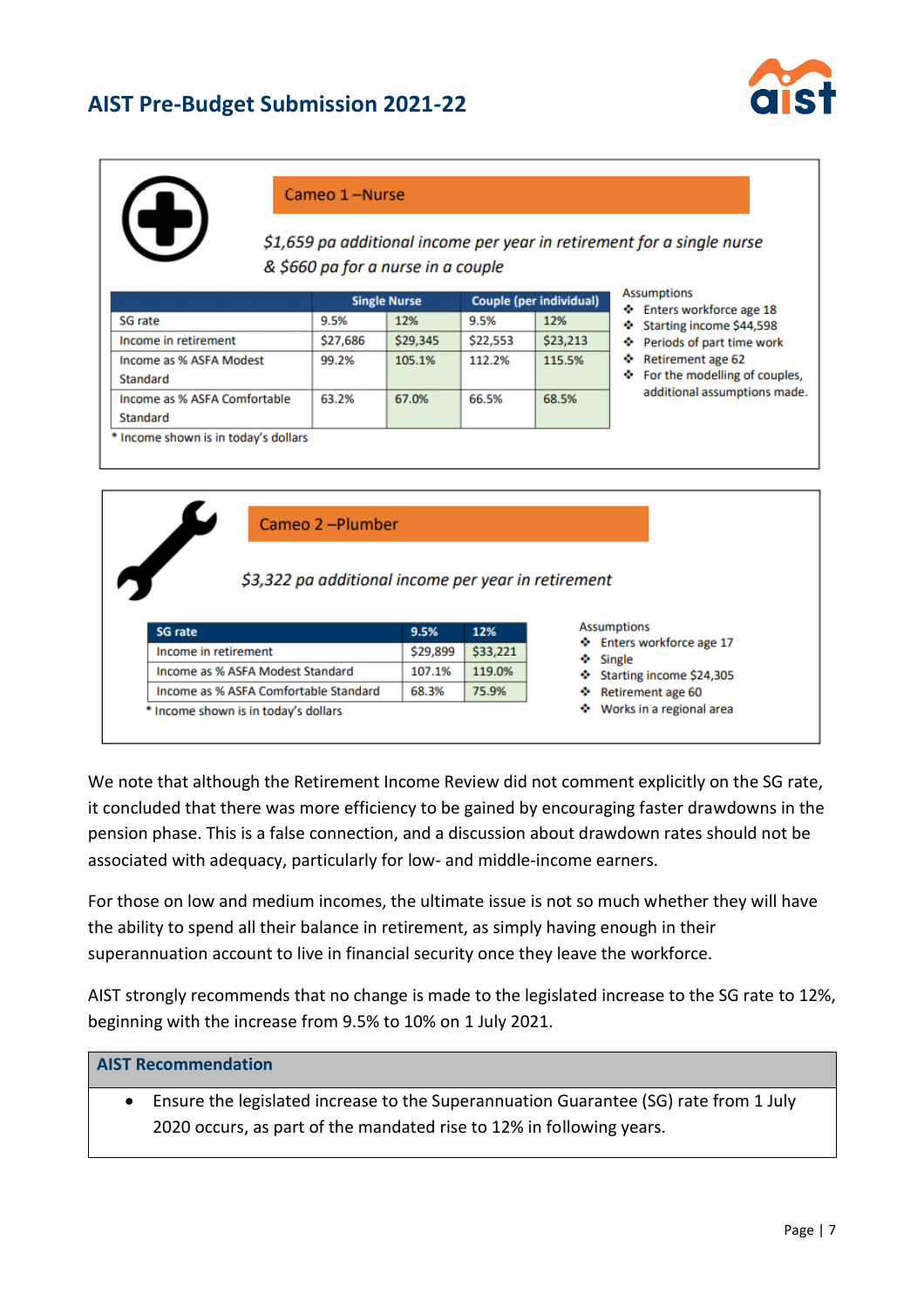

# **Further improve the equity of tax concessions and support to achieve a comfortable retirement**

Superannuation tax concessions – in respect to superannuation contributions, investment earnings and superannuation benefits - are a form of government support. This government support, as well as the government support provided via the age pension, can – and should – be assessed for fairness and sustainability alongside each other. While superannuation is different to the age pension in that it is not a direct government expense, the government forgoes tax revenue to give super tax-advantaged status.

Unfortunately, as shown in the below graph<sup>2</sup> the current level of lifetime government support provided through the retirement income system is more heavily weighted towards those in higher income brackets. Given that this cohort has a greater capacity to support themselves in retirement it is not only an inequitable situation but also unsustainable as the population of Australia ages.



**Lifetime government support provided through the retirement income system<sup>3</sup>**

Source: Treasury calculations using a hypothetical cameo model

Limiting the amount that can be held tax free in the retirement phase to \$1.6 million (or \$1.7 million from 1 July 2021) was a good first step but more needs to be done to address super accounts in the accumulation stage which have multi-million dollar balances, all being taxed at a concessional rate.

<sup>&</sup>lt;sup>2</sup> Retirement Income Review Consultation Paper (2019). Available from<https://tinyurl.com/t57sbbr>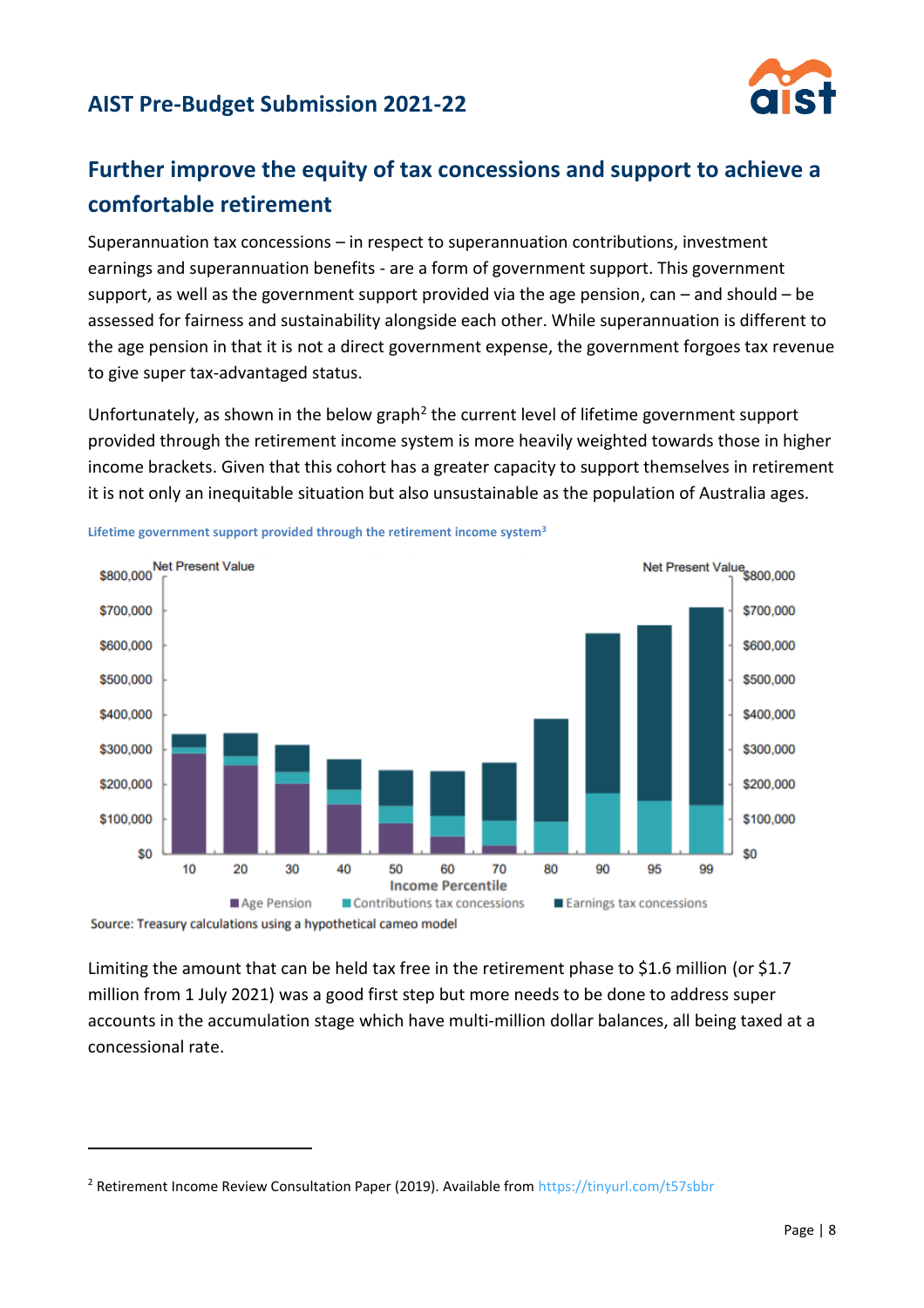

A key argument made by opponents of increasing the SG rate to 12%, as legislated, is that doing so would consolidate such inequities.<sup>4</sup> With respect, there is a clear lack of consistency in this approach. If one is truly concerned about outcomes for low-income/low-balance members, the clear solution is to *both* increase the SG rate and reform the concessional design of the taxation system. AIST has previously called for reform to existing tax concession settings in super, highlighting the unequal level of government support provided to high-balance members, at the expense of other cohorts.

Analysis undertaken for AIST by Mercer found that the value of earnings tax concessions enjoyed by a single \$10m SMSF in a year would allow for 3.1 full Age Pensions to be paid. Based on ATO statistics of the amount of assets held by all SMSFs with balances over \$10m, Mercer estimated that the earnings tax concessions arising from those high-balance members would allow for over 240,000 full Age Pensions to be paid, at the end of a single tax year.

Above all, AIST refutes suggestions that the SG rate should not be raised until such tax concession settings are amended. Conflating the impact of individual policy settings by arguing, for example, that we must accept inadequacy (in account balances) because of the unsustainability of tax concessions being provided to the top income earners, is unwarranted. Each of these policy levers is under the Government's control and must be put to work individually to support both the equity and adequacy of the system, for all members.

#### **AIST Recommendation**

• Further improve the equity of tax concessions and support to achieve a comfortable retirement for all Australians.

# **Single asset-based means test for the Age Pension and Aged Care & reduce the taper rate to \$2 per \$1,000 in assets**

#### *Single asset-based means test*

Another contributing factor to existing inequity in the system is the current means testing thresholds for the Age Pension. Australia is the only country with the complexity of both an assets test and an income test. In another added layer of complexity, the means tests for the Age Pension and aged care are both structured differently. Although both have an income and assets test, the thresholds and tapers differ. This complexity makes it exceptionally difficult for individuals to plan for and understand what their level of income in retirement will be.

<sup>4</sup> See, for instance, Grattan Institute, *Money in Retirement: More than Enough* (November 2018); and Australian Council of Social Services, 'Retirement Incomes Review highlights growing divide' (20 November 2020).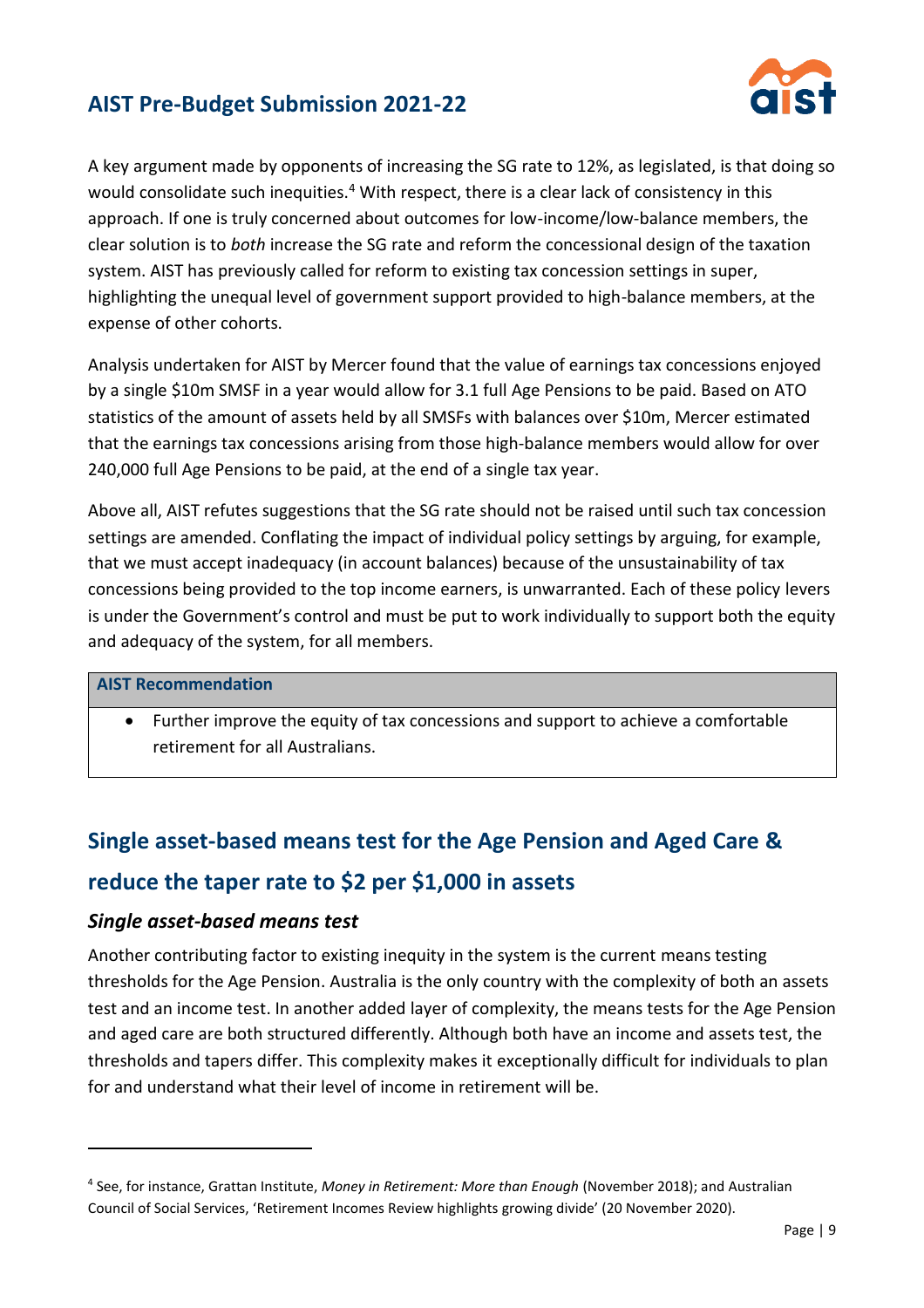

Given that some assets are assessed under both tests, while other assets are assessed only under the assets test, the current two-part means test results in people receiving different levels of government payments even though they have the same level of wealth.

It is noted that that the Henry Review also found that inconsistencies in scope between the income and assets tests reduce system coherence and results in an unequal treatment of pensioners with similar levels of private means<sup>5</sup>.

A single asset test would also address issues that have been raised regarding the way in which the deeming rates have not tracked changes in official interest rates.

#### *Reducing the taper rate to \$2.00 per \$1,000 of assets*

The changes made by the Government as part of the 2015-16 Budget to increase the taper rate from \$1.50 to \$3.00 (which became effective as of 1 January 2017) substantially reduced net Age Pension payments to many recipients. These changes reduced the partial age pension significantly for middle-income households.

Research by AIST and Mercer at the time found that the fairness in the level of Government support was significantly impacted by this change. The modelling showed that the new taper rate would cut the level of government support for average income earners by up to 40 per cent, removing incentives for voluntary saving both in and outside of super, and threatening the integrity and sustainability of Australia's super system.



<sup>&</sup>lt;sup>5</sup> Henry et al (2009), Australia's Future Tax System: The retirement income system. Available from: <https://tinyurl.com/w9k6mbz>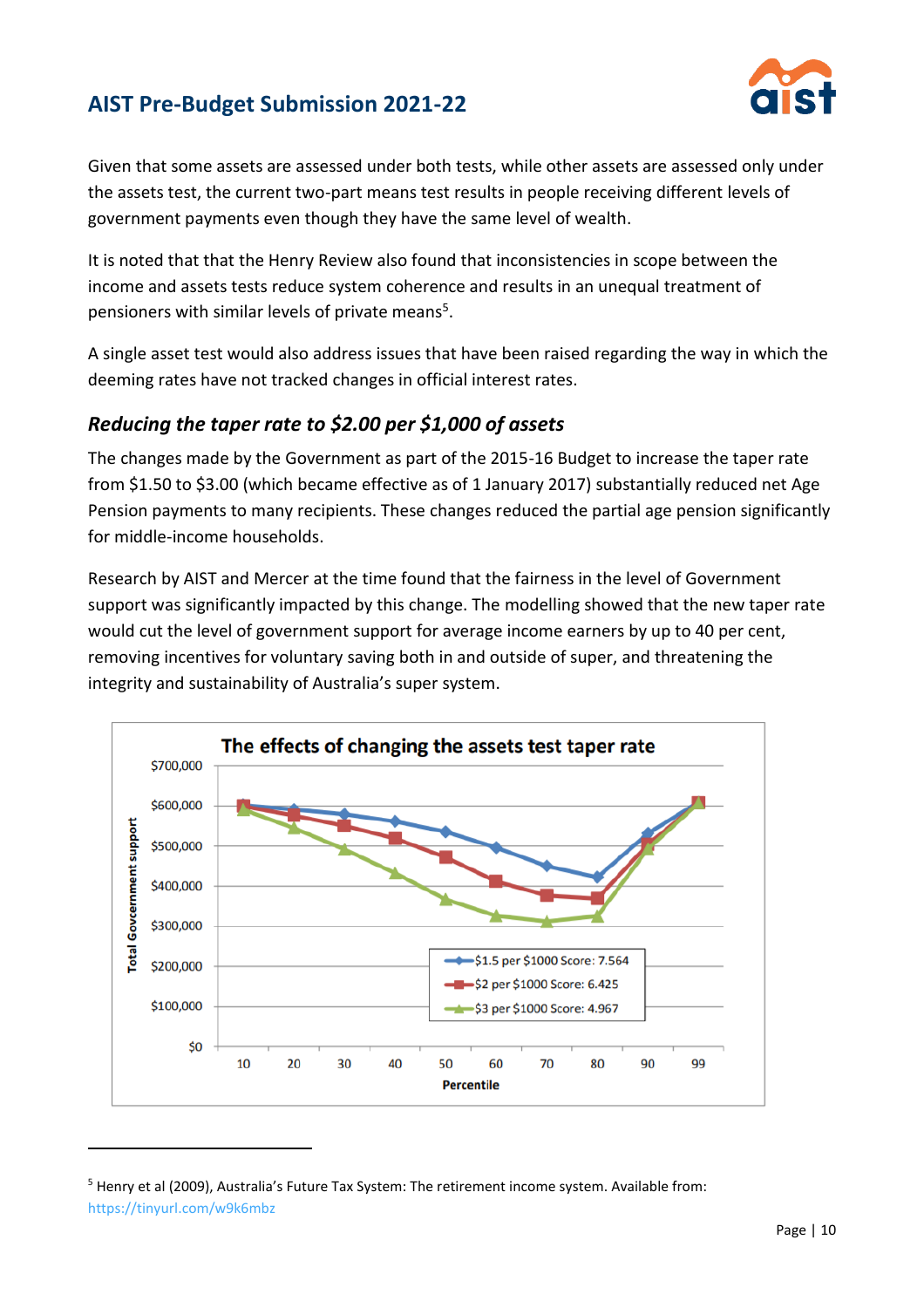

The perverse disincentive that resulted from the changes in the taper rate for individuals to save for their own retirement was explored by Asher and Ravin in 2018<sup>6</sup> who found that the assets test creates a trough in income between about \$300,000 and \$700,000 in assessable assets. The authors noted that within this range, annual income **declines** with increasing assets because the income from the marginal assets (whether returning 3% p.a. or 5% p.a.) is less than the Age Pension foregone.

These findings are also supported by National Seniors Australia and are highlighted by the chart below.



#### Estimated income based on current taper rate after 1 Jan 2017, \$3.00 per \$1,000 of assets (home-owning couple)

The graph shows that under the changed taper rate, a home owning couple with \$400,000 in assets would receive an income of approximately \$55,000, whereas a couple with \$800,000 in assets would only receive an income of approximately \$42,000. This situation not only penalises individuals for saving for their retirement but encourages and rewards individuals to adapt their spending in order to increase Age Pension entitlements.

The Retirement Income Review – although modelling a reduction in the taper rate to \$2.25, rather than the \$2 AIST recommends – indeed found that long-term projected benefits in total Age Pension entitlements would extend down to those in almost all income cohorts (excepting only those in the lowest income decile).<sup>8</sup>

**Source: National Seniors Australia<sup>7</sup> & based on investment income on assets of 20% bank deposit @2%, 80% LICs @5.5%.**

<sup>6</sup> Asher and Ravin (2018), The Age Pension means tests: contorting Australian retirement. Available from: <https://tinyurl.com/unaaanc>

<sup>7</sup> National Seniors Australia (2019), Reduce the asset test taper rate. Available from:<https://tinyurl.com/t5uyhkg>

<sup>8</sup> Retirement Income Review final report, p.466.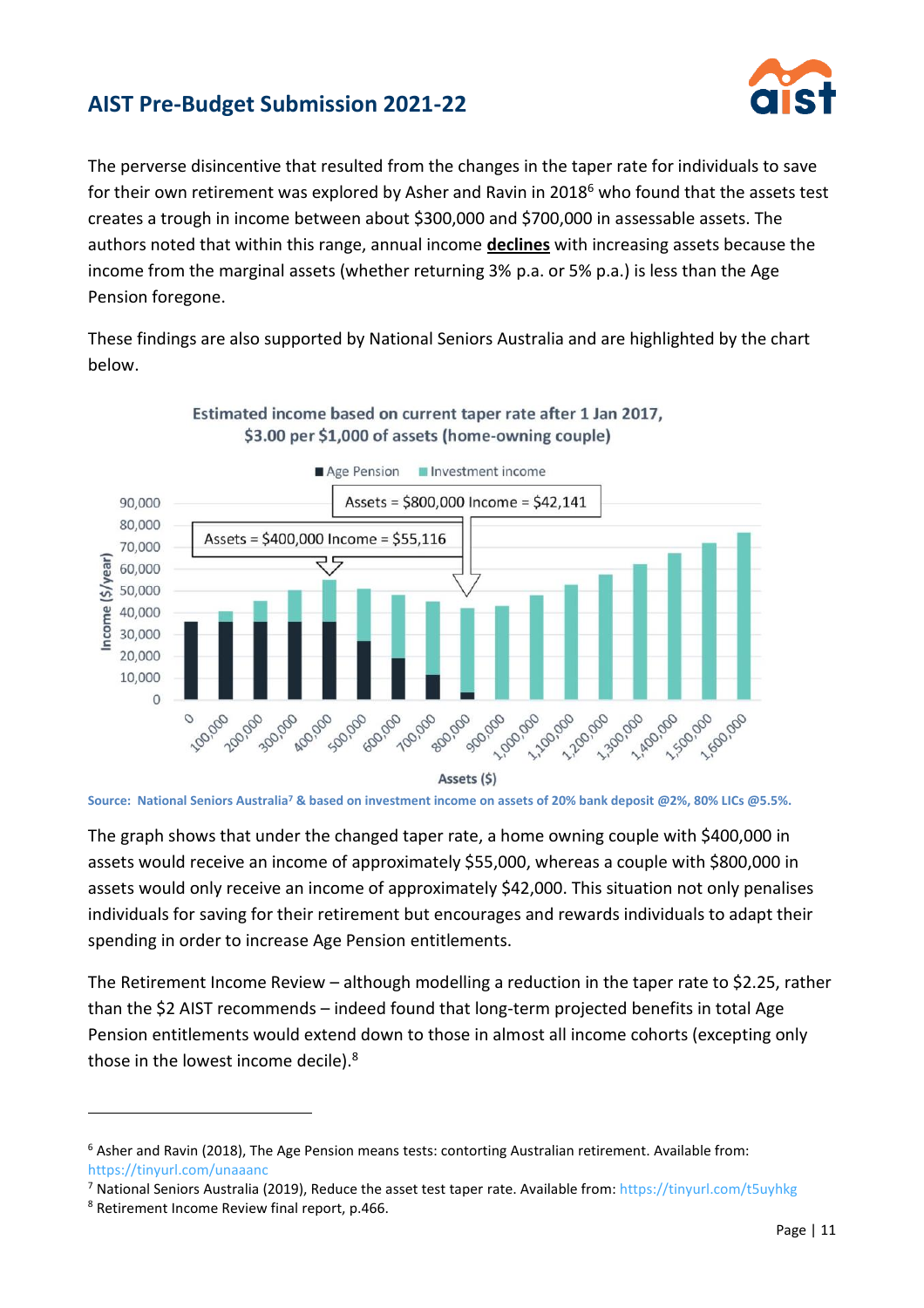

#### **AIST Recommendations**

- Introduce a single asset-based means test for the Age Pension and Aged Care.
- Reduce the taper rate to \$2 per \$1,000 in assets.

# **Removal of the \$450 per month superannuation guarantee (SG) threshold, and scrapping the rule withholding superannuation entitlements from employees under 18 who work less than 30 hours a week**

AIST recommends the removal of the \$450 per month income threshold on the Superannuation Guarantee as a measure to improve fairness.

There are five main reasons supporting our recommendation:

- Cost to government would be minimal.
- Women and those on lower incomes would have a better retirement outcome.
- Increasing numbers of people have multiple jobs.
- Reduces incentives to the unnecessary casualisation of the workforce.
- Implementation of SuperStream and Single Touch Payroll have simplified administration of superannuation for employers.

#### *Cost to Government*

While the aggregate cost of removing the \$450 monthly threshold would be small, industry experience suggests it is likely to be quite concentrated, resulting in significant improvements for those individual workers who are most disadvantaged by the current exemption.

#### *Improving retirement for lower income & part-time employees (particularly women)*

AIST notes that the high concentration of women working part-time is a contributing factor to their relatively low superannuation balances. Women comprise just under 70% per cent of the part-time workforce, with more (54.6%) employed part time than full time (45.38%).<sup>9</sup>

*Number of employees earning under \$450 pm in July 2019<sup>10</sup>*

<sup>9</sup>ABS (2019). *6306.0 - Employee Earnings and Hours, Australia, May 2018*. Canberra: Australian Bureau of Statistics. Available from[: https://tinyurl.com/ta7cwvt](https://tinyurl.com/ta7cwvt)

<sup>&</sup>lt;sup>10</sup> Table reproduced from Retirement Income Review, p.301.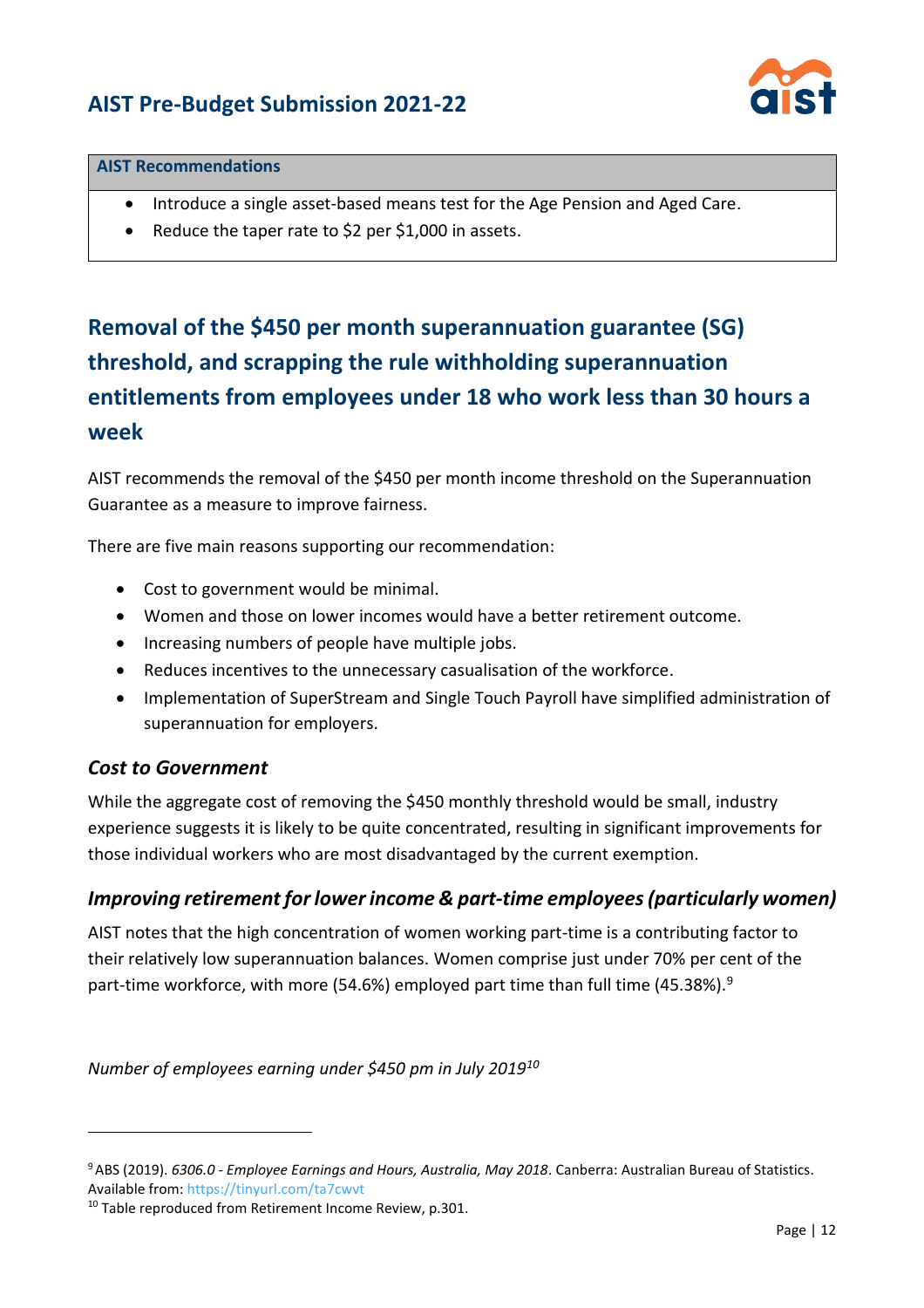

|                                             | <b>Received the SG</b> | Did not receive the SG |
|---------------------------------------------|------------------------|------------------------|
| Female                                      | 82,000                 | 197,000                |
| Male                                        | 52,000                 | 114,000                |
| Total                                       | 134,000                | 311,000                |
| Proportion of total employees<br>(per cent) | 1.3                    | 3.0                    |

AIST has long argued that abolishing the exemption on compulsory superannuation contributions for those earning less than \$450 per month would benefit many women – as well as men – on low incomes, working on a casual or part-time basis. In female-dominated industries where working for several employers is common (such as retail, hospitality and health sectors), many employees are excluded from the SG system because the \$450 threshold applies to each individual employer, and not on a combined income level.

| Case study of two employees                     |         |          |  |  |
|-------------------------------------------------|---------|----------|--|--|
| <b>Employee monthly</b><br>income in single job | \$449   | \$450    |  |  |
| <b>Annual income</b>                            | \$5,388 | \$5,400  |  |  |
| Superannuation<br>Guarantee p.a.                | \$0     | \$513    |  |  |
| <b>Estimated balance at</b><br>retirement*      | \$0     | \$24,869 |  |  |

| Case study of a multiple-job holder         |          |  |  |
|---------------------------------------------|----------|--|--|
| Employee income first job                   | \$30,000 |  |  |
| Employee income second job                  | \$4,800  |  |  |
| <b>Total income</b>                         | \$34,800 |  |  |
| \$2,850 (8%)<br><b>Total superannuation</b> |          |  |  |

**\*Assumptions based on using ASIC Moneysmart Retirement planner**

This aligns with findings from the Retirement Income Review, which noted that women are more represented among the cohort of employees who would benefit from the threshold being scrapped.<sup>11</sup> The RIR panel also acknowledged that the initial policy justification for the threshold – the administrative burden of making SG contributions for those on low wages – has since been negated due to technological advances such as Single Touch Payroll.<sup>12</sup>

It should also be noted that at current SG rates, anyone earning just under the threshold would be eligible for \$42.75 per month in superannuation. The cost to government for this measure would therefore be limited solely to the Low-Income Superannuation Tax Offset (LISTO) payable, and has been costed at less than \$5 million per year.<sup>13</sup>

<sup>&</sup>lt;sup>11</sup> Retirement Income Review Final Report, p.300.

<sup>12</sup> *Ibid*, p.299.

<sup>13</sup> Clare, R. (2012). *Equity and superannuation – the real issues*. Sydney: Association of Superannuation Funds of Australia, p.15. Available at[: https://tinyurl.com/jbtjtko.](https://tinyurl.com/jbtjtko)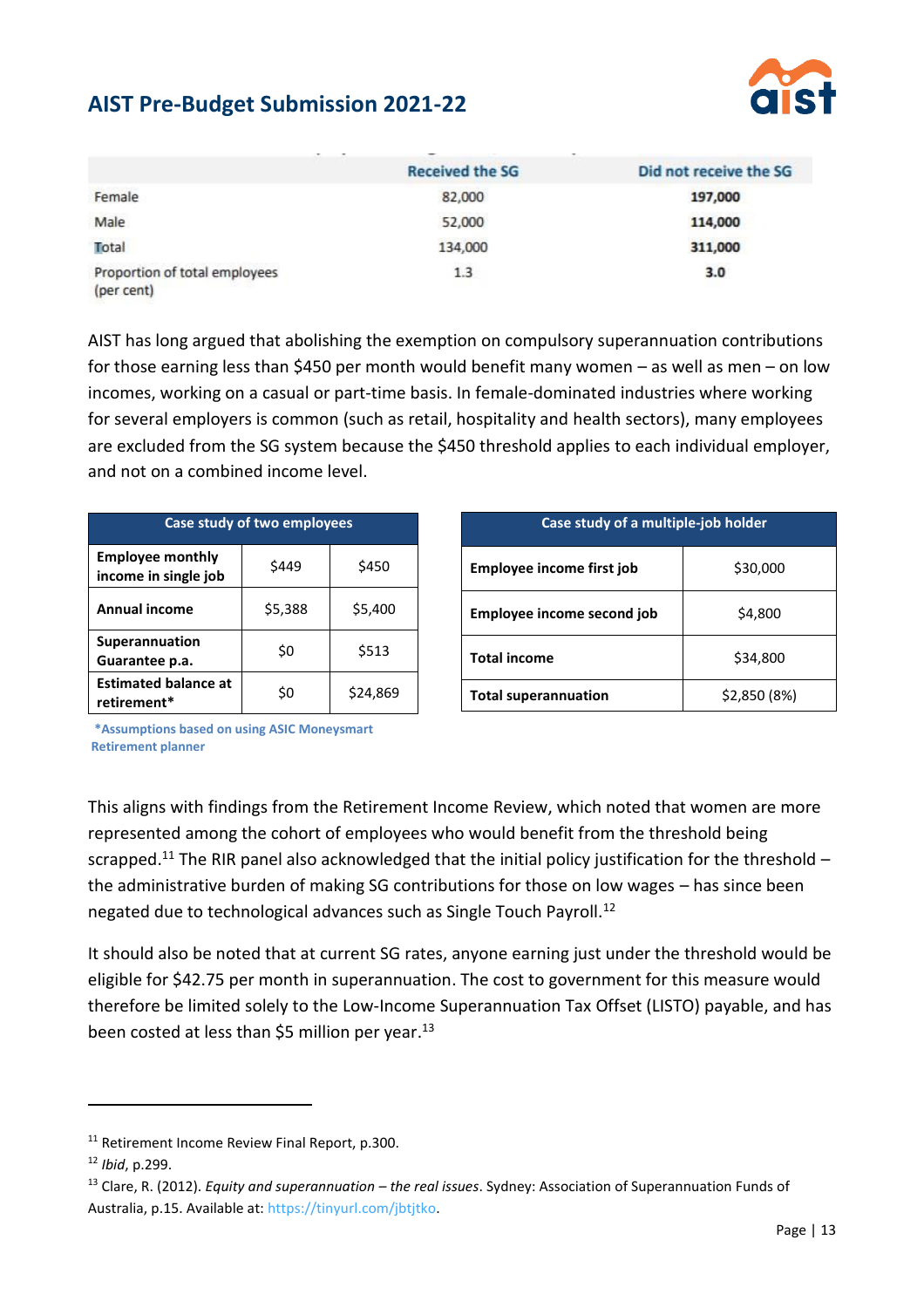

Given that superannuation guarantee payments are payable on the entire income for employees earning over \$450, the current threshold creates a stark contrast of outcomes for employees that may be earning only slightly different income. This contrast is amplified where the individual may be working two or more jobs each earning under \$450 per month.

#### **Increasing numbers of multiple job holders**

We highlight that in 2016-2017 approximately 2.1 million people (15.6%) of those who worked held more than one job at a time and that a higher number of these multiple job holders were female (53.7%). This has increased by 17% from approximately 1.8 million people (14.4%) in 2011- 2012.

The \$450 minimum threshold creates a perverse situation for multiple job-holders that may not receive superannuation guarantee contributions for their entire salary and wages for the year. For the 2.1 million multiple job holders, the median employee income in 2016-2017 in a first job is \$27,479 and in a second job it was \$4,802 which equates to approximately \$400 per month.<sup>14</sup>

As the percentage of Australians holding more than one job increases, so too does the likelihood that at least one job will pay under the \$450 threshold. As this, in turn, affects the retirement savings of Australians, we believe that time is right to remove the role that this threshold plays in limiting the retirement comfort of Australians.

### **Reducing incentives to the unnecessary casualisation of the workforce – the "gig economy"**

We note that whilst wages have grown, so too has the increasing casualisation of the Australian workforce. AIST considers that the \$450 threshold provides an incentive for business to retain casual employees on low work rostering to avoid superannuation obligations and should be abolished.

#### **Workers under 18 should be entitled to receive superannuation contributions**

Consideration should be given to removing the rule that employees under the age of 18 only receive superannuation contributions if they work at least 30 hours per week. The long-term benefit of receiving superannuation during these first years of employment would be significant, yet cost employers relatively little.

Working 12 hours a week for 40 weeks each year between the ages of 15 and 18, an employee earning \$12 an hour would cost their employer \$1,642 in superannuation contributions over the

<sup>14</sup> ABS (2019). *6160.0 – Jobs in Australia, 2011-2012 to 2016-2017*. Canberra: Australian Bureau of Statistics. Available at: [https://tinyurl.com/u47j7lu.](https://tinyurl.com/u47j7lu)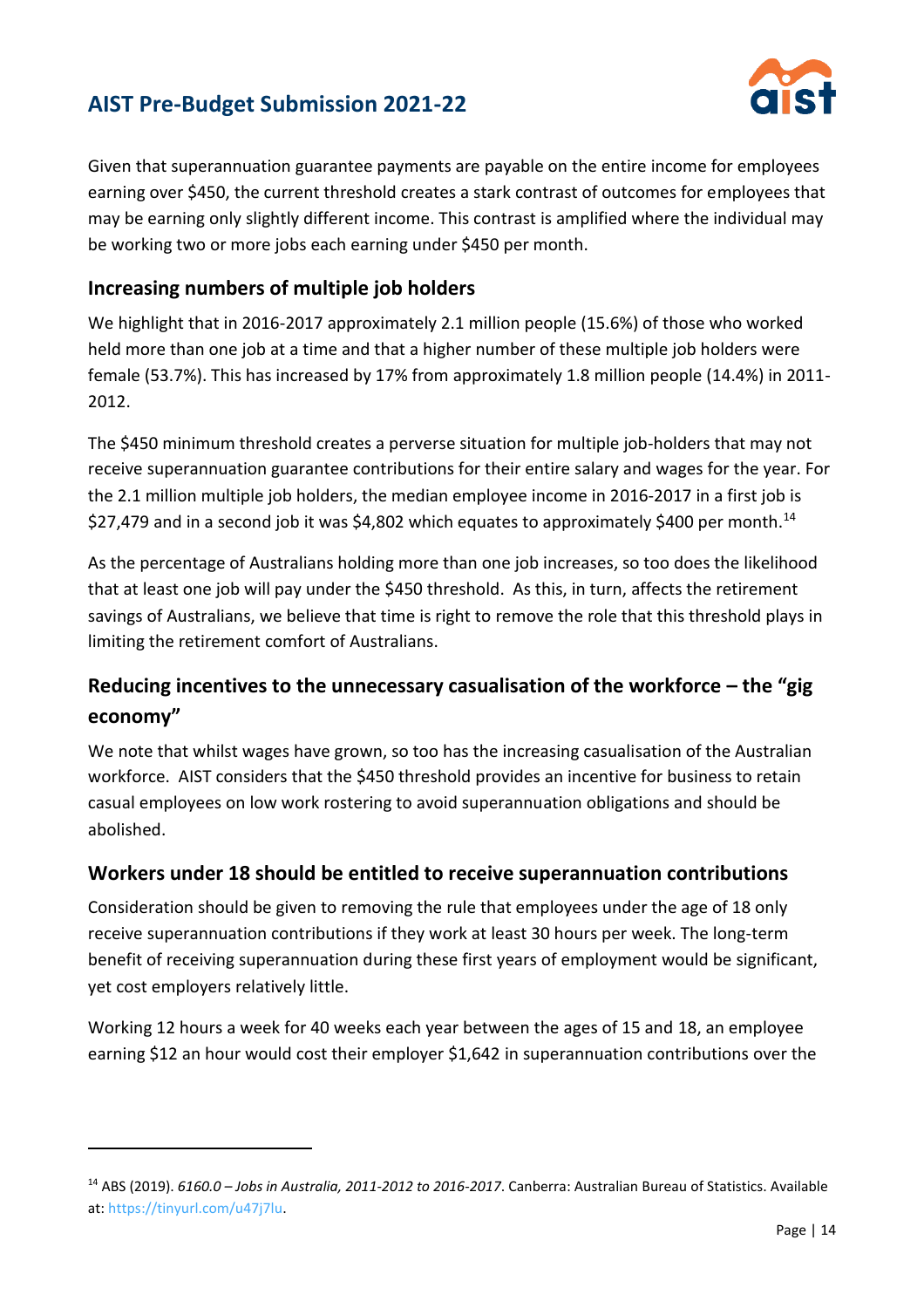

three-year period. Based on ASIC's MoneySmart compound interest calculator, this could equate, after 50 years, to \$20,000 in additional superannuation for the worker.

While previously an argument might have been made that the impact of fees may have cancelled out the benefits of receiving relatively low amounts of superannuation, recent reforms made by the Government pertaining to low-balance accounts, including the capping of fees and protections against inactivity, have allayed such concerns.

There is a strong argument too that providing access to superannuation earlier in life may enhance levels of member engagement.

AIST recommends government further consider and model this proposal.

#### **AIST Recommendations**

- The \$450 per month income threshold for the superannuation guarantee be abolished, to improve fairness and reduce incentives to unnecessary casualisation.
- Remove the rule limiting the payment of superannuation to workers under the age of 18 who work at least 30 hours a week.

# **Address the impact of COVID-19 on low-balance superannuation members**

While Australia continues to assess the long-term impact of COVID-19 on our broader social and economic lives, it is clear from the data regarding the early release of super scheme that the gap has widened on an already unevenly distributed retirement savings gap. While the full impacts of the COVID-19 early release of super on retirement savings will only be fully apparent over time, evidence shows that the financial burden of lost retirement savings will most heavily impact those least able to afford it – those already experiencing disadvantage and the many Australians who were already facing a retirement savings shortfall.

Analysis by AIST of the cohorts of more than 2.4 million members that made an early release application from the inception of the scheme to 30 September 2020 shows that these lost retirement savings are not distributed evenly across the population. The burden of the COVID-19 super gap will be disproportionately borne by women, low paid workers, and those in already insecure employment – those who can least afford it:

- Members that made an application for early release were already falling behind in retirement savings against those in the same age cohort who didn't make an application.
- Members that made an early release application disproportionately represented members aged under 35, meaning increased loss of compound earnings.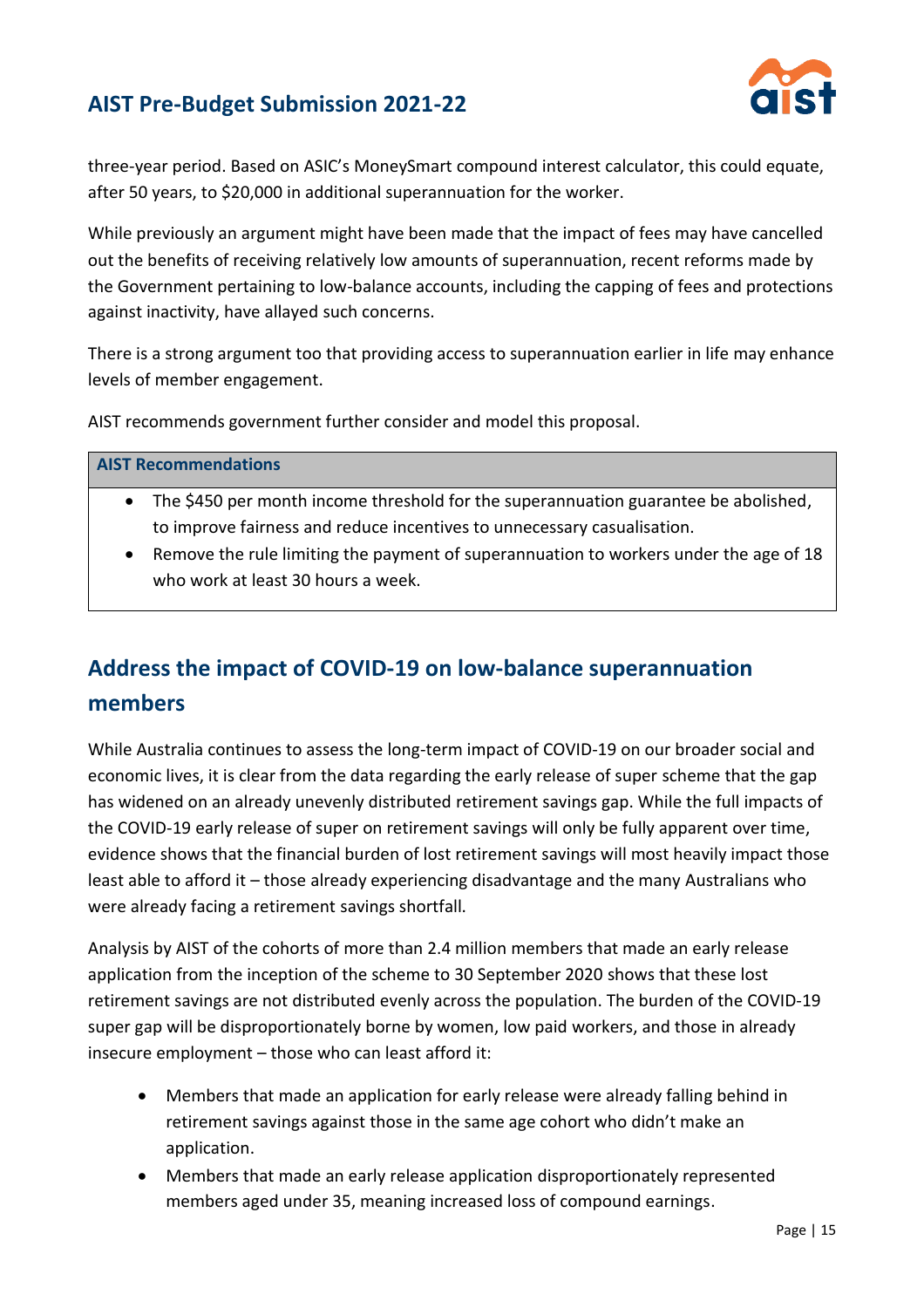

- Younger members were twice as likely to close their accounts because of an early release withdrawal compared to members over the age of 35.
- Extrapolating from the data of members under the age of 35 from the AIST member fund data to the all applications made across the scheme, indicates that over 900,000 either closed their account or had less than \$1,000 in it after the early release scheme.
- In both tranches those aged under 35 were more than twice as likely to have their accounts closed after withdrawing money than those aged 35 to 44, and more than three times as likely than those aged 45 to 64.
- In both tranches women were more likely to have their account closed as a result of early release payments, compared to men in the same age cohort.
- More than 6 in ten people aged 25 to 34 who had their accounts closed lost the insurance associated with that account in the first tranche to 30 June, with this pattern repeating in the second tranche.
- Close to three in ten of all applicants either had their account closed or had less than \$1,000 in it after their early release payment(s)<sup>15</sup>.

The loss of retirement savings for these Australians will be further compounded by the fact that those making early release applications have lost income and in many cases their jobs, and the superannuation guarantee payments they would have been receiving had they remained employed.

As a result, the early access scheme, while providing some breathing space for government, has caused a devastating compounding of factors resulting in a COVID-19 super gap for the lowestpaid and most vulnerable working Australians – one that they are unlikely to ever recover from without targeted policy intervention.

Closing the COVID-19 retirement savings gap will require a commitment from government, employers, and individuals. It is crucial that the response ensures the long-term consequences of the virus are minimised, and the responsibility for closing the gap is not borne by those who can least afford it.

Australians value equity, and as a nation we should not tolerate the sharp increase in inequity that working Australia's COVID-19 super gap represents. Australians believe that all retirees in Australia deserve to have a meaningful life of dignity which allows them to fully participate in Australian society.

AIST has previously commissioned survey research of workers and retirees to understand community views on superannuation and financial security in retirement. This research found that

<sup>15</sup> [https://www.apra.gov.au/superannuation-early-release-scheme-insights-from-apra's-pandemic-data](https://www.apra.gov.au/superannuation-early-release-scheme-insights-from-apra’s-pandemic-data-collection)[collection,](https://www.apra.gov.au/superannuation-early-release-scheme-insights-from-apra’s-pandemic-data-collection) Member profiles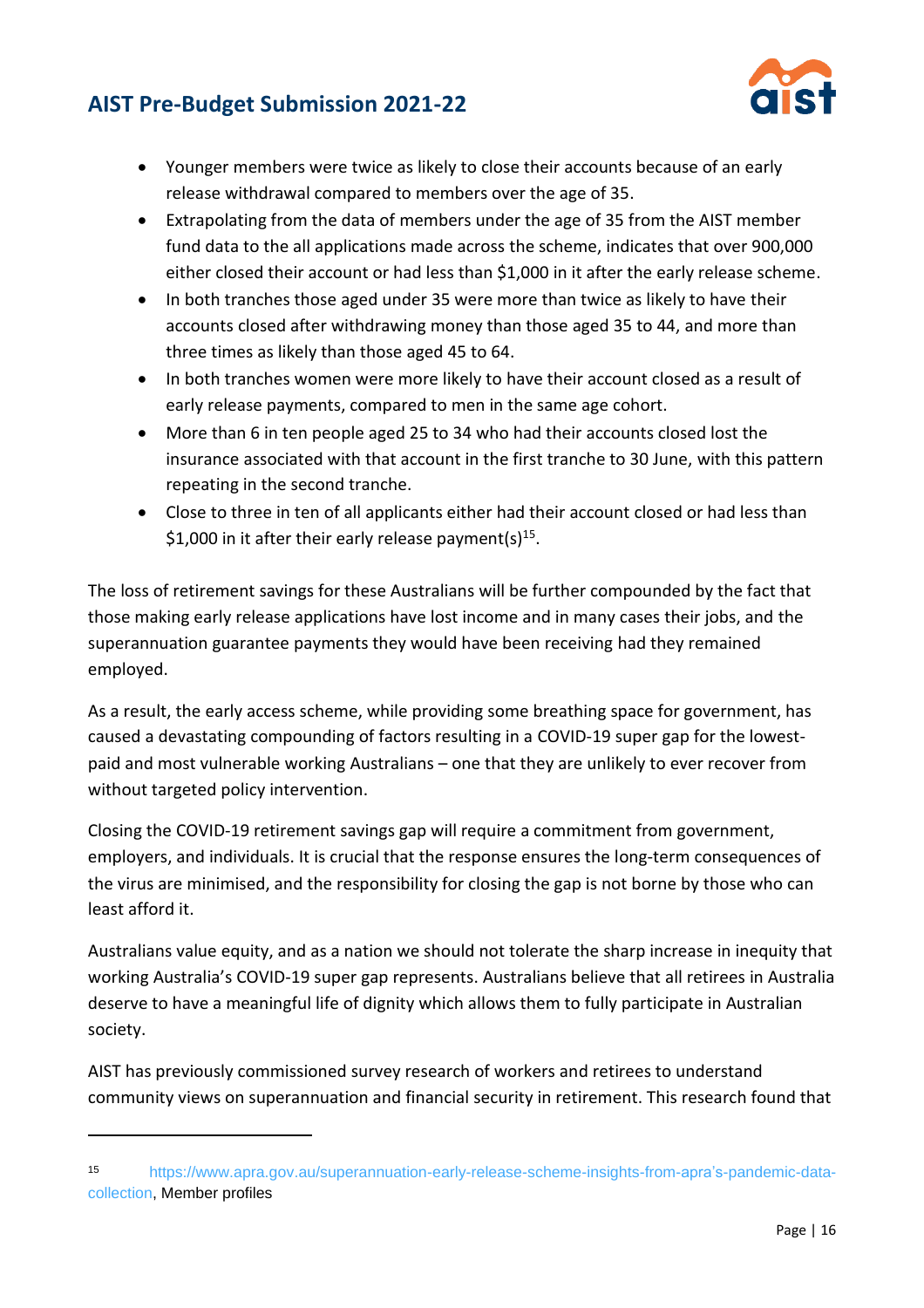

the vast majority of Australians expect we should have, at minimum, a financially secure, dignified retirement - a "decent life" "free of financial stress" that allows them to enjoy life and do the things they love, not just to subsist. Our supplementary submission includes insights from this survey research and AIST analysis of early release of superannuation data.

Addressing the COVID-19 super gap will not only ensure Australians aren't penalised in retirement for an economic downturn driven by a health crisis that they had no control over, it will also reduce the extent to which they are required to rely on the taxpayer-funded age pension in retirement.

In speaking with working Australians, 8 in 10 of those surveyed believe that if we did not have superannuation, older Australians would have reduced financial security on the Age Pension.

*'IF I HAD TO LIVE ON THAT [AGE PENSION ALONE] I'D FREEZE IN WINTER AND BOIL IN SUMMER! I KNOW PEOPLE WHO CAN'T AFFORD ANYTHING BUT BELOW BASIC NEEDS, THAT'S NO WAY TO LIVE!'– RETIRED AUSTRALIAN*

To address the COVID-19 super gap, AIST recommends:

- A one-off Government contribution to the super accounts of low-income earners (those earning less than \$39,837) who accessed their super early and were eligible.
- Increasing the Government superannuation co-contribution rate and threshold.
- The removal of the \$450 minimum SG threshold and super on paid parental leave.

In addition to these measures progressing the superannuation guarantee increase according to the legislated timetable will be important to addressing the COVID-19 super gap, particularly for the hardest hit younger cohorts.

#### *Early access to superannuation*

APRA data as at 20 December 2020 shows that over \$35.9 billion of early release super has so far been paid to approximately 3.4 million members (plus 1.4 million repeat applications)<sup>16</sup>. This is substantially higher than original Treasury estimates.

Consequently, early access to superannuation is now estimated to be the one of the most significant stimulus measures introduced by the Government. Unfairly, those most unable to afford it are doing the heaviest lifting in supporting the economy. The early access to super scheme forced many Australians to choose between poverty now or poverty in retirement.

<sup>&</sup>lt;sup>16</sup> APRA (2020), COVID-19 Early Release Scheme – Issue 35. Available from https://www.apra.gov.au/covid-19-early-releasescheme-issue-35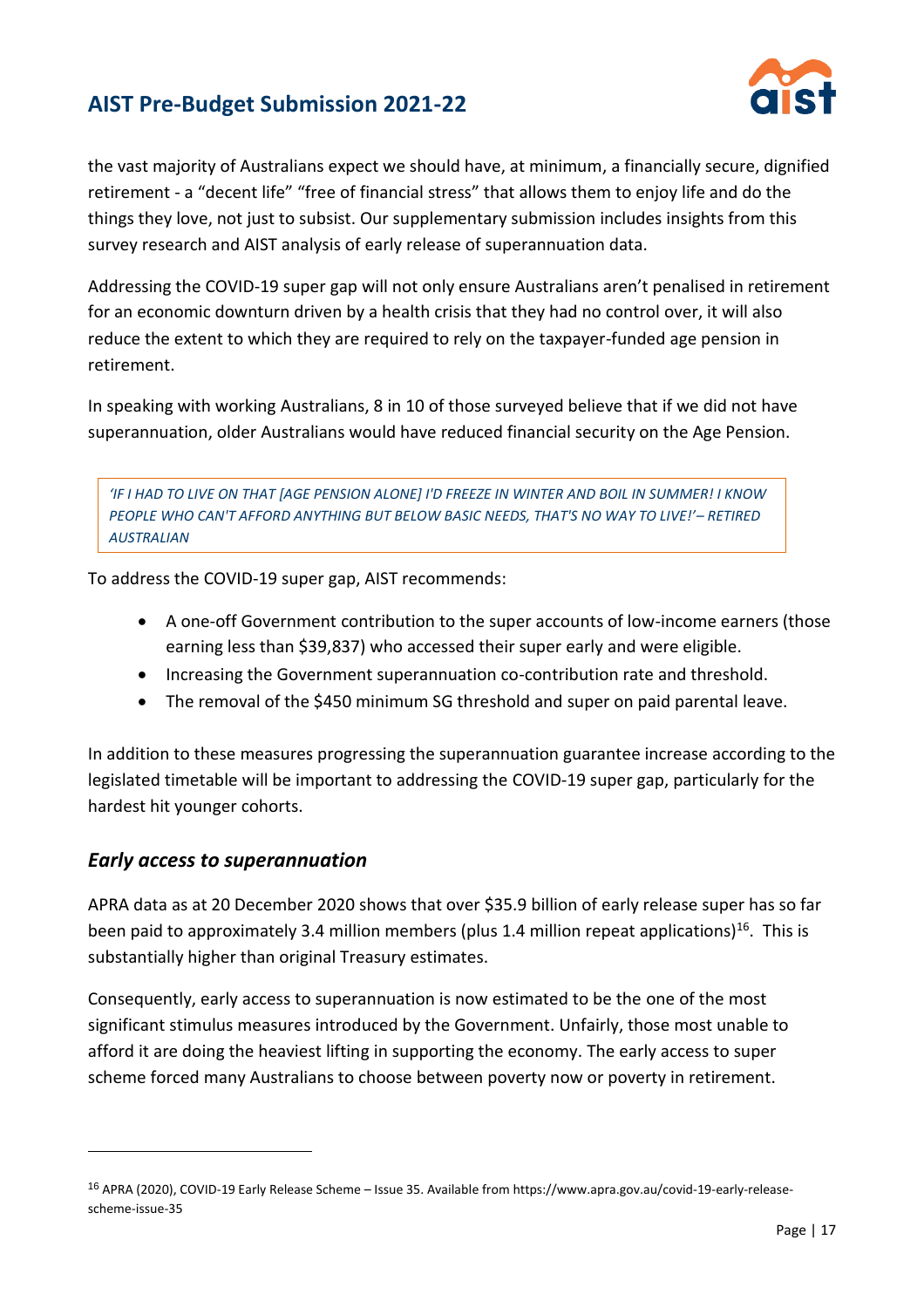

These Australians have been forced to withdraw super savings due to inadequate Government support. Many individuals who accessed early release were either ineligible for Government support or not in a position to wait until it flowed through. Rather than requiring those who can least afford it to compound their financial insecurity, the Government could have borrowed at interest rates close to zero to support more Australians. Instead individuals were forced to access their super and forgo returns of at least 5-7 per cent per annum in earnings over the long term. This was an expensive measure for individuals.

To better understand the impact of early release of superannuation on different demographics, AIST have analysed aggregated fund data which accounted for over 2.4 million early release of superannuation payments, amounting to a total of \$18.6 billion withdrawn as at 30 September. For this period this equates to approximately 54% of all early release of superannuation applications.

#### **Low income Australians**

Comparison of the cohorts of members that made an early release application from inception to 30 September 2020 and those that didn't make an early release application shows that members that made an application were left with substantially lower balances on average than those who did not access their super.

The fact that they accessed their super indicates that they were more likely to be working in lower paid, less secure jobs than their age group peers, with these jobs often not eligible for government assistance.



**Source: Aggregated data provided by member funds. Sample size: n=2.4 million**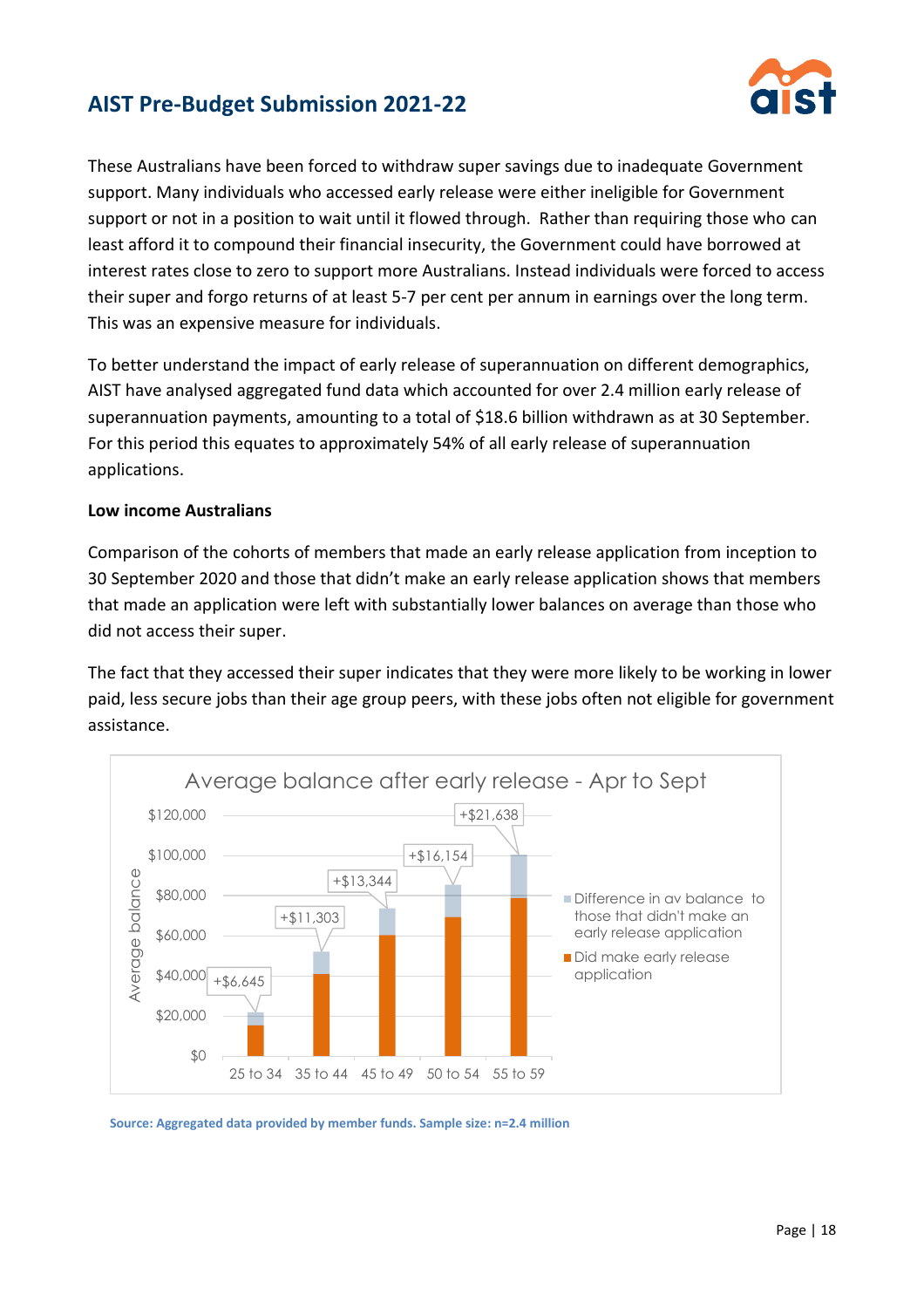

|                    | make early release application, at 50 september 2020 |                                          |                        |                        |  |  |
|--------------------|------------------------------------------------------|------------------------------------------|------------------------|------------------------|--|--|
| Age<br>bracket     | Did make early<br>release application                | Didn't make early<br>release application | <b>Difference</b><br>Ş | <b>Difference</b><br>% |  |  |
| $25$ to<br>34      | \$15,337                                             | \$21,982                                 | $-56,645$              | $-30%$                 |  |  |
| 35 to<br>44        | \$40,890                                             | \$52,193                                 | $-511,303$             | $-22%$                 |  |  |
| 45 to<br>49        | \$60,350                                             | \$73,694                                 | $-$13,344$             | $-18%$                 |  |  |
| <b>50 to</b><br>54 | \$69,364                                             | \$85,519                                 | $-$16,154$             | $-19%$                 |  |  |
| <b>55 to</b><br>59 | \$78,850                                             | \$100,488                                | $-521,638$             | $-22%$                 |  |  |

**Average balance of those that made early release application (after withdrawal) vs those that didn't make early release application, at 30 September 2020**

**Average balances as at 30 Sept (Source – aggregated data provided by member funds). Sample size: n= 2.4 million**

#### **Young Australians**

Young Australians are more likely to have lower savings, to be renting and to have lost their jobs as a result of COVID-19.

**Nearly one in five members aged between 25 and 34 made an early release application**

APRA analysis of the ERS scheme payments from inception to 15 November 2020, shows that nearly one in two applications were from members under the age of 35 (Source: [APRA Pandemic Data Collection\)](https://www.apra.gov.au/superannuation-early-release-scheme-insights-from-apra’s-pandemic-data-collection)

This is supported by AIST analysis that found that approximately one in five of all members aged between 25 to 34 have made an early release of superannuation application between April and September with some applying in both tranches. This cohort withdrew an estimated 34% of the total amount withdrawn across all age groups. This cohort make up a significant proportion of members that now have less than \$1,000 remaining in their superannuation account including those that closed their account as a result of the withdrawal under the scheme.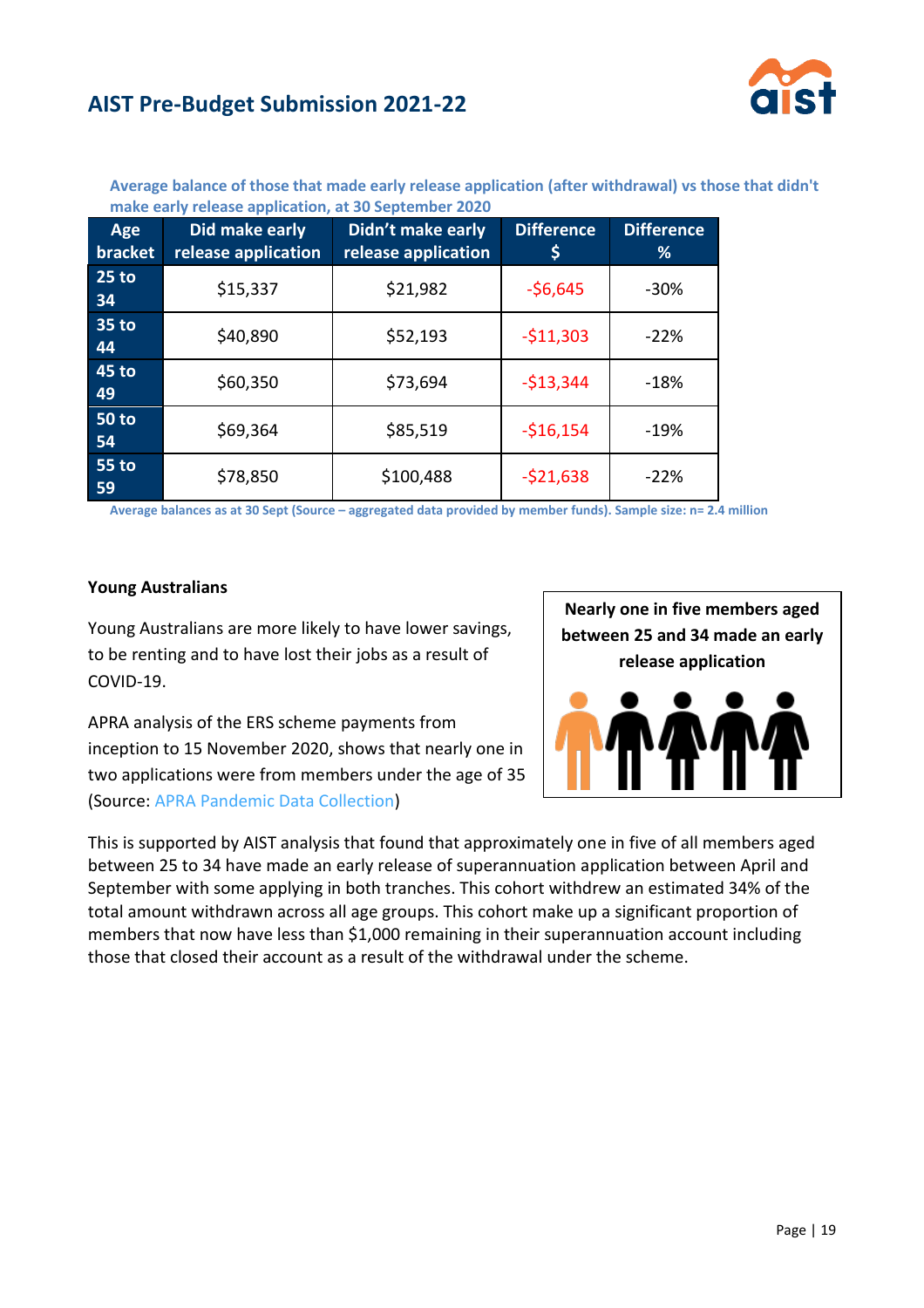

|          | <b>Apr to June</b>    | <b>July to Sept</b>   |
|----------|-----------------------|-----------------------|
|          |                       |                       |
| Age      | % of all ERS payments | % of all ERS payments |
| 25 to 34 | 40%                   | 33%                   |
| 35 to 44 | 25%                   | 29%                   |
| 45 to 49 | 9%                    | 11%                   |
| 50 to 54 | 7%                    | 9%                    |
| 55 to 59 | 4%                    | 6%                    |

**Proportion of all members that made an early release application**

**Source – aggregated data provided by member funds. Sample size: n=2.4 million**

Given the difference compound interest makes, a withdrawal made at a younger age will have a significant impact on retirement balances of this generation. Catching up contributions later in working life will cost significantly more than the amount withdrawn.



**Source – aggregated data provided by member funds. Sample size: n=2.4 million**

After early release, more than 25% of all the accounts that had less than \$1,000 in them (including closed). Of these, 74% were held by members aged under 35. APRA data found that more than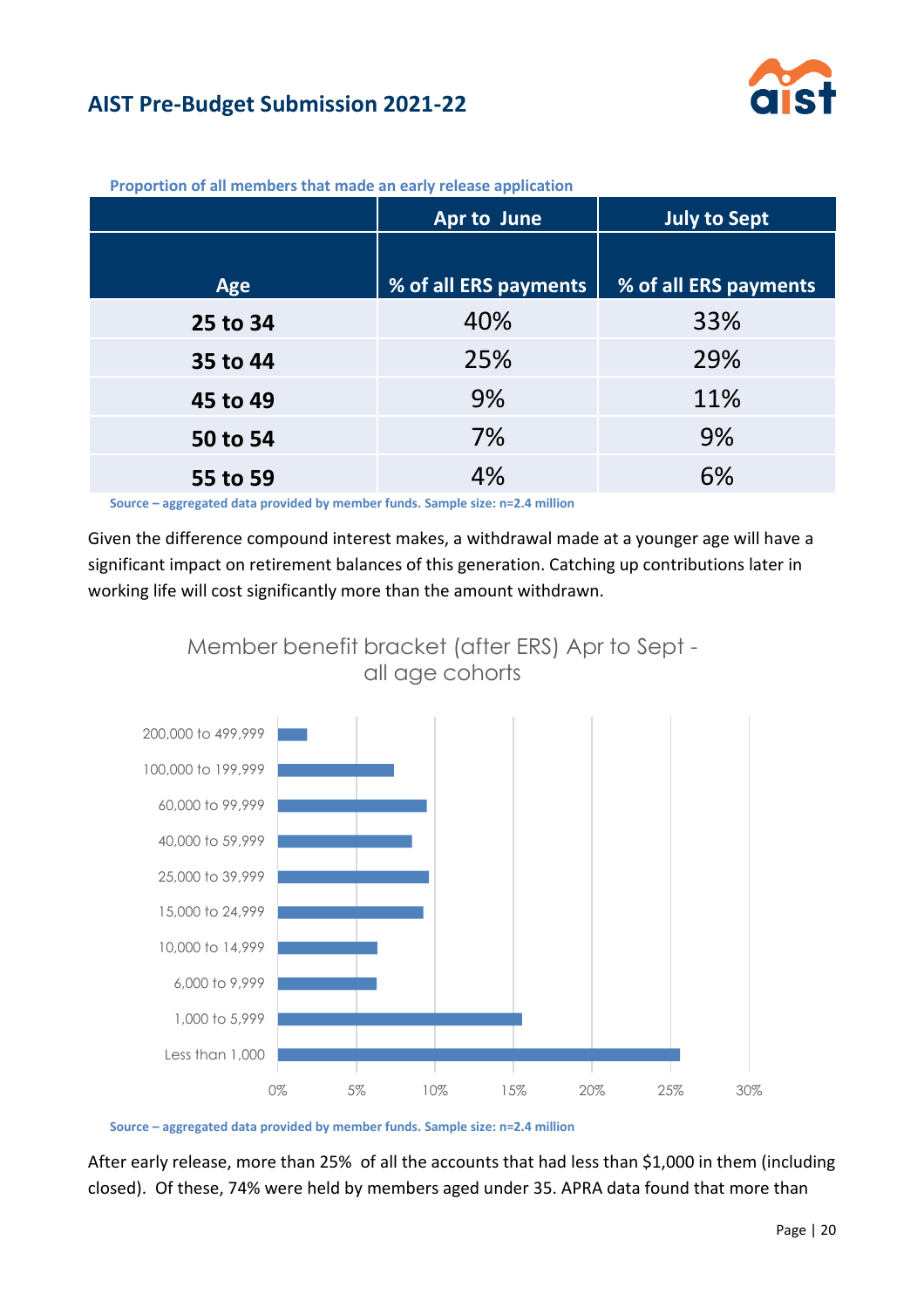

1.24 million accounts had remaining balances of less than \$1,000 or were closed, which represents nearly 1 in 3 applicants.

Given the size of the AIST member fund data it can be extrapolated that 74% of all applicants with balances less than \$1,000 (including closed) were members aged under 35, equating to over 900,000 accounts. The likelihood of a dignified retirement for close to a million young members has been severely diminished as a direct result of this scheme.



**Source – aggregated data provided by member funds. Sample size: n=2.4 million**

#### **Closed accounts**

In addition, those aged under 35 were more than twice as likely to have closed their account after withdrawing money in the first tranche, than those aged 35 to 44, five times more likely than those aged 45-44, and four and half times more likely than those aged 55 to 64. This trend continued in the second tranche to 30 September where those aged under 35 remained twice as likely to close their account as those aged 35 to 44, three and half times more likely than those aged 45 to 54, and nearly three times as likely as those aged 55 to 64.

#### **Loss of insurance**

For every ten people aged between 25 to 34 who closed their accounts, six of them lost the insurance associated with that account in the first tranche to 30 June and this pattern was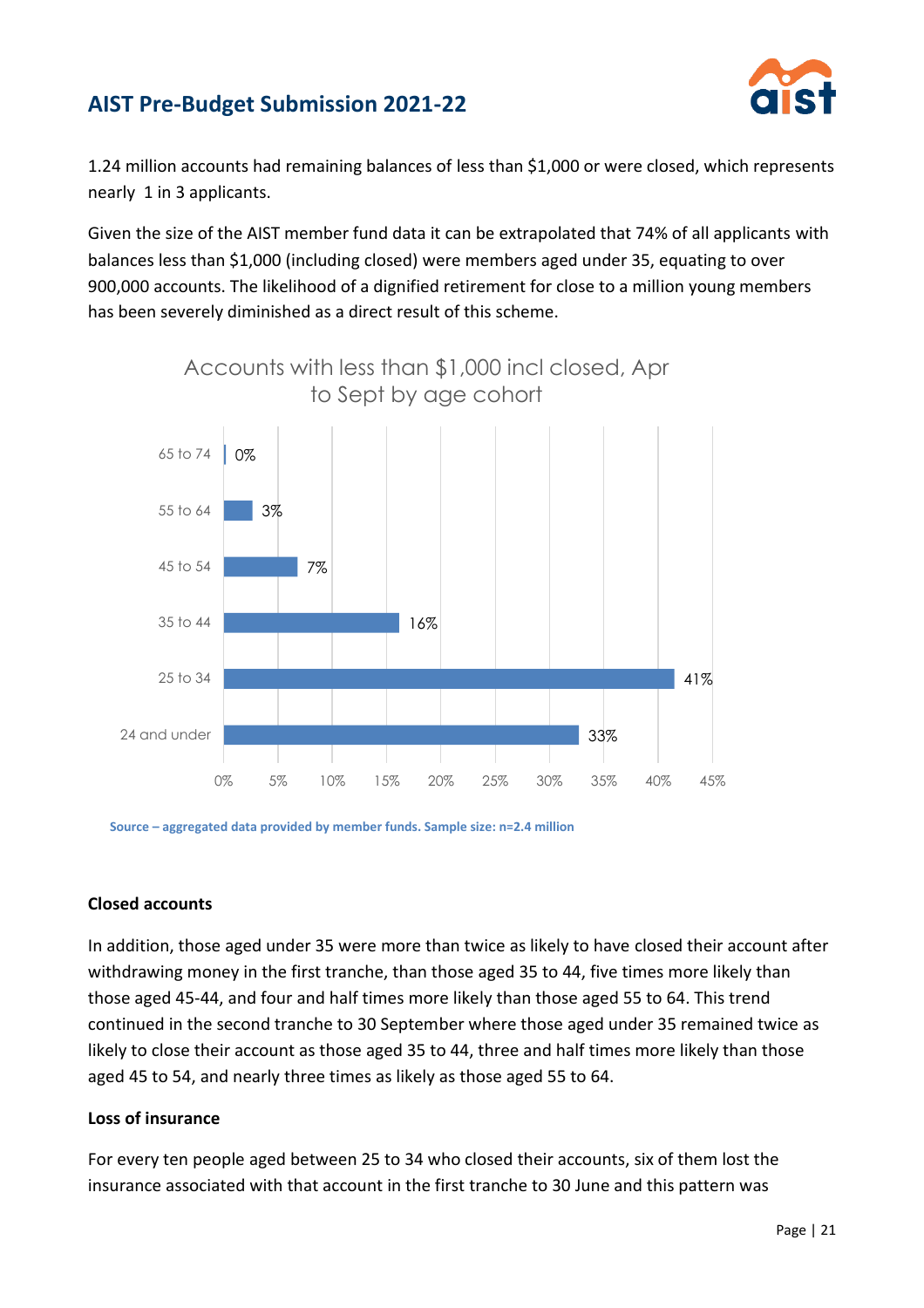

repeated in the second tranche. The loss of insurance for this cohort who are entering the years where additional financial responsibility is taken on (starting a family, buying a home) is particularly worrying, as it is very unlikely they will hold sufficient insurance elsewhere to cover them in the case of death or permanent disability.

Overall, across all age groups, for those who closed their accounts 45% lost insurance associated with that account. Extrapolating this to the APRA data of 163,000 closed accounts this equates to 73,500 Australians losing insurance coverage, at least half of whom were aged 25-34.

#### **Impact on women**

Several factors act against women reaching the best possible retirement outcomes, and the impact of tax, economic and social policy can have different consequences for women compared to men. AIST recommends that the Government measure and publish the super gap each year and assess the impact that COVID-19 and changes to early access to super have had on women.

The key factors that contribute to the super gender gap are:

- Women comprise just under 70% of the part-time workforce, with more (54.6%) employed part time than full time (45.38%)<sup>17</sup>.
- Women are six times more likely to reduce their work hours due to parenting duties compared to men<sup>18</sup>.
- $\bullet$  Women working full-time earn 14% less than men<sup>19</sup>.
- The average working woman has more than 4 career breaks over a lifetime (mostly taken at age 33 and lasting 17.6 months). Career breaks cost women's retirement balance on average \$159,590. Top reasons for career breaks among women are maternity leave (50%) and caring for a child (49%).

*'SUPER CONTRIBUTIONS ARE NOT MEETING THE NEEDS OF LOW PAID WORKERS AND IN PARTICULAR WOMEN WHO TAKE TIME AWAY FROM THE WORKFORCE TO RAISE A FAMILY...' – RETIRED AUSTRALIAN*

Evidence shows that this gender super gap starts to become more evident from age 30, because this tends to be when women have their first child. Given that this cohort is also much more likely to make an early release of superannuation application, early release of superannuation will further exacerbate the super gender gap for these members.

<sup>17</sup> ABS (2019). *6306.0 - Employee Earnings and Hours, Australia, May 2018*. Canberra: Australian Bureau of Statistics. Available from:<https://tinyurl.com/ta7cwvt>

<sup>&</sup>lt;sup>18</sup> Rest Super (2017), 'Making a break' A snapshot. Available from <https://tinyurl.com/t8l4kxs>

<sup>19</sup> Workplace Gender Equality Agency (2019), Australia's Gender Pay Gap Statistics. Available from<https://tinyurl.com/y5a4gdm3>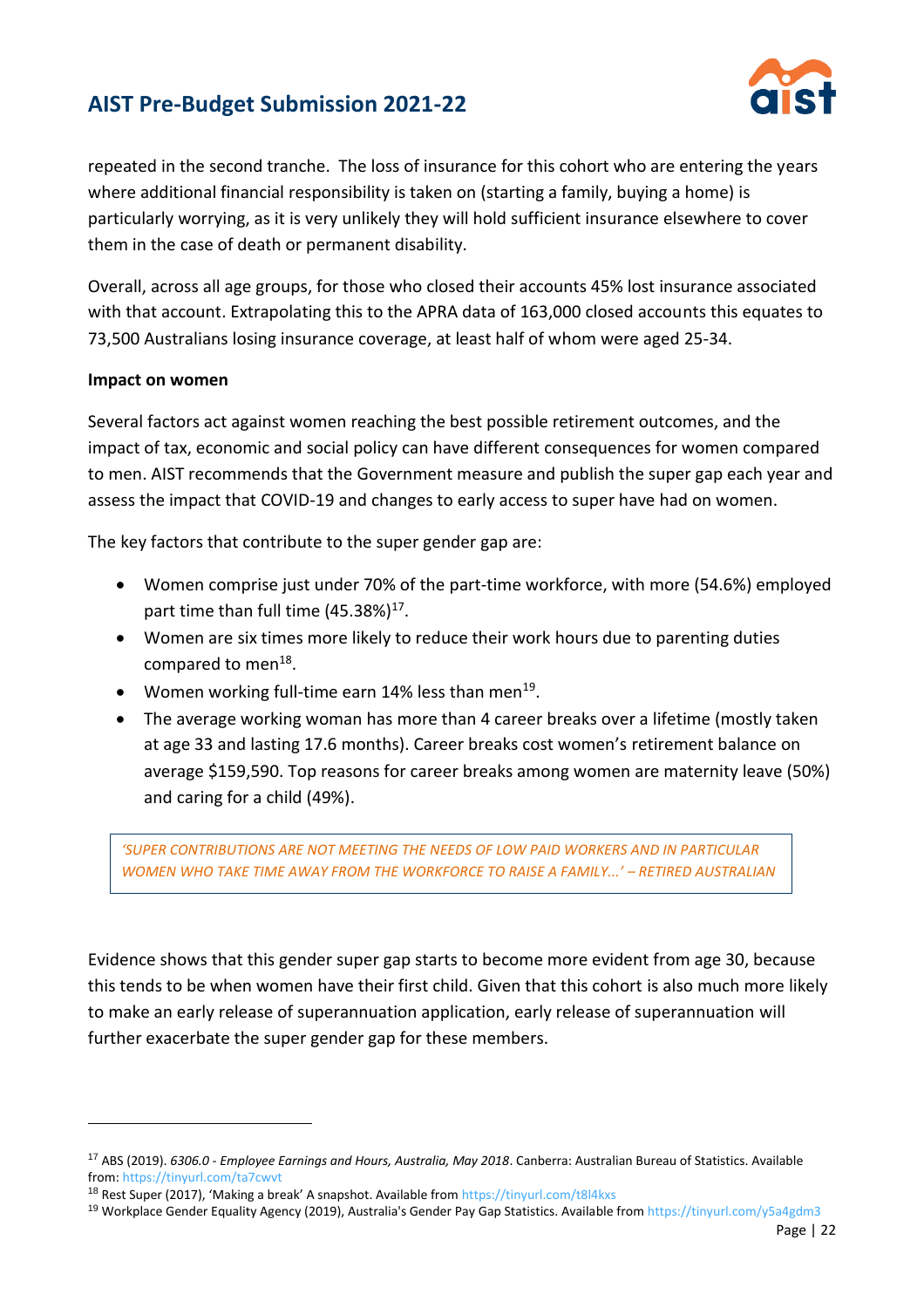



| dender super gap - whole population |                                     |               |     |  |  |
|-------------------------------------|-------------------------------------|---------------|-----|--|--|
|                                     | <b>Median account</b><br>balance \$ | Gender<br>Gap |     |  |  |
| Age                                 | <b>Male</b><br><b>Female</b>        |               |     |  |  |
| 18-24                               | 3,837                               | 3,527         | 8%  |  |  |
| 25-29                               | 17,330                              | 16,555        | 4%  |  |  |
| 30-34                               | 37,744                              | 31,821        | 16% |  |  |
| $35 - 39$                           | 61,461                              | 46,971        | 24% |  |  |
| 40-44                               | 86,123                              | 60,491        | 30% |  |  |
| 45-49                               | 109,046                             | 72,683        | 33% |  |  |
| 50-54                               | 126,974                             | 83,870        | 34% |  |  |
| 55-59                               | 148,424                             | 100,711       | 32% |  |  |
| 60-64                               | 163,985                             | 128,507       | 22% |  |  |
| 65-69                               | 178,326                             | 171,679       | 4%  |  |  |
| 70-74                               | 185,237                             | 177,449       | 4%  |  |  |
| 75 or                               | 133,969                             | 131,205       | 2%  |  |  |
| more                                |                                     |               |     |  |  |

**Gender super gap - whole population**

**Source - ATO 2017-2018 taxation statistics**

While more men than women made an early release application, women withdrew more than men on average, accounting for a higher portion of their already lower balance. In fact, women aged 25-34 withdrew 34% of the average balance, while men in the same age bracket withdrew 31% of the average balance. In all age brackets, women on average withdrew a greater proportion of their account balance when compared to men in the same age cohort.

| Age      | <b>Male</b> | <b>Female</b> |
|----------|-------------|---------------|
| 25 to 34 | 31%         | 34%           |
| 35 to 44 | 16%         | 21%           |
| 45 to 49 | 12%         | 16%           |
| 50 to 54 | 11%         | 14%           |
| 55 to 59 | 10%         | 13%           |

**Proportion of average balance withdrawn**

**Source – aggregated data provided by member funds. Sample size: n=2.4 million**

#### **Fraudulent payments**

Given that no upfront eligibility checks were undertaken by the ATO in relation to the scheme and a range of fraudulent payments have been identified since the scheme commenced, AIST suggests that the impact of any fraudulent payments be assessed in light of forward Budget estimates.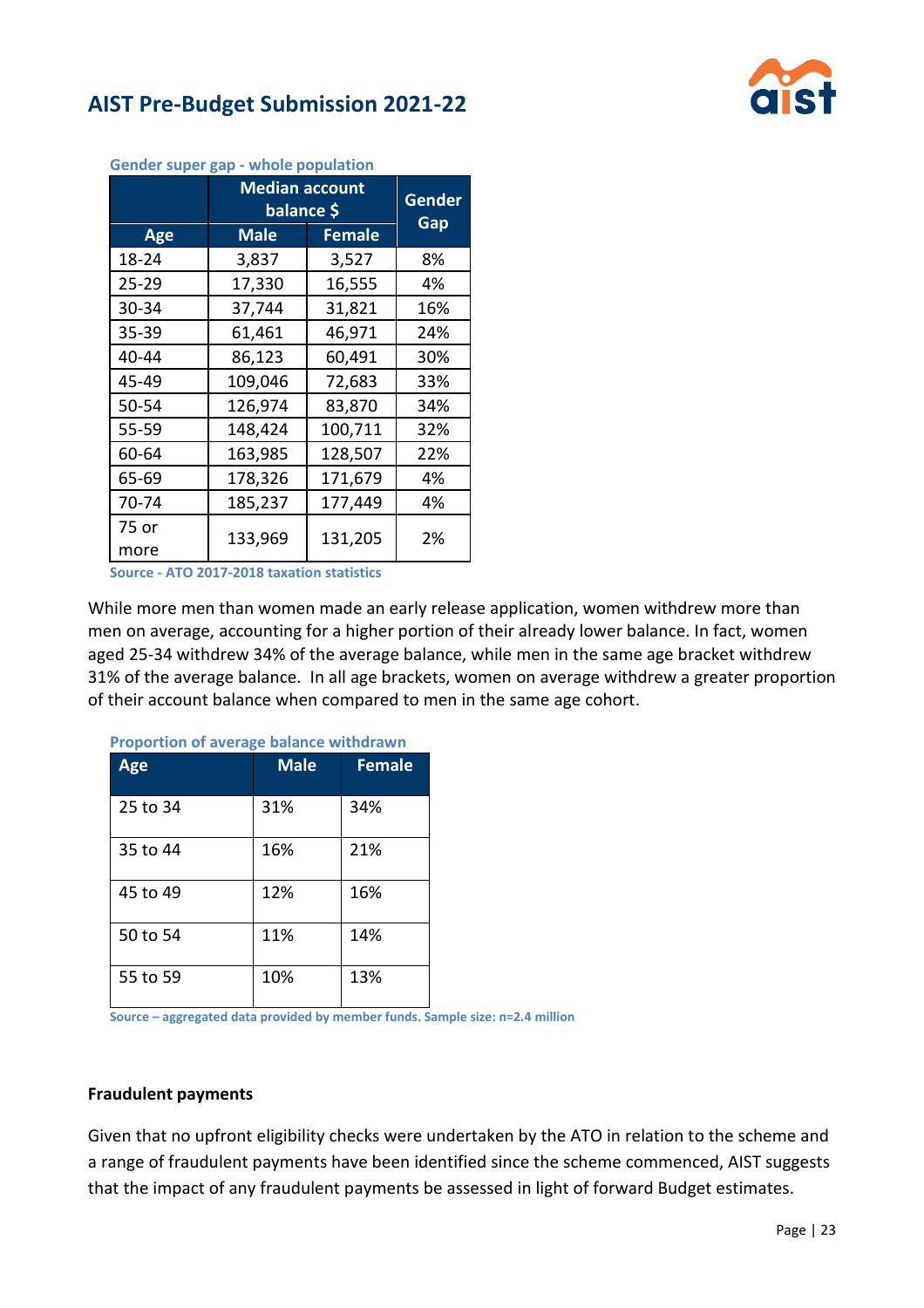

Given it is likely to take some time, perhaps years, for all fraudulent releases to be identified this should be an ongoing analysis by the Government.

#### *Recommendations to address the COVID-19 super gap*

Closing the COVID-19 super gap will require a commitment from Government, employers and individuals, a commitment crucial to minimising the long-term consequences of the virus – particularly for those who can least afford it.

To address the COVID-19 super gap, AIST recommends:

- A one-off Government contribution to the super accounts of low-income earners (those earning less than \$39,837) who accessed their super early and were eligible to do so. This would be the most effective way to close the COVID-19 super gap for these Australians. This contribution would be set at a quarter of the value of the super the member accessed and be capped at a maximum of \$5,000 for those who accessed the full \$20,000.
- Increasing the Government superannuation co-contribution rate and threshold. While making extra contributions to super won't be possible for most low- and middleincome Australians who needed to access their super early, those who can afford to should be incentivised to contribute extra into their super to recover their COVID-19 super gap.

Increasing the value of the current Government co-contribution scheme will provide an incentive for some to make extra payments as they are able to.

Currently, the amount of Government co-contribution received depends on income and how much the individual contributes. The current maximum is \$500 and Government matching rate for contributions is set at 50%. To be eligible an applicant must have a super balance below \$1.6 million

| Year    | Maximum entitlement | Lower income threshold | <b>Higher income</b><br>threshold |
|---------|---------------------|------------------------|-----------------------------------|
| 2020-21 | \$500               | \$39,837               | \$54,837                          |

Before 2012, the scheme was more generous, with 100% or 150% matching and higher income thresholds of around \$60,000. In addition, the Howard Government doubled the co-contribution for the 2005-06 FY.

A similar temporary approach to increasing the co-contribution rate to \$1.50 for each dollar for the 2021-22 and 2022-23 financial years would assist some Australians to recover their COVID-19 super gap. The higher income threshold should be raised to around \$62,000 as it was in 2012. The increased contributions should only be available to those with super balances of less than \$1 million.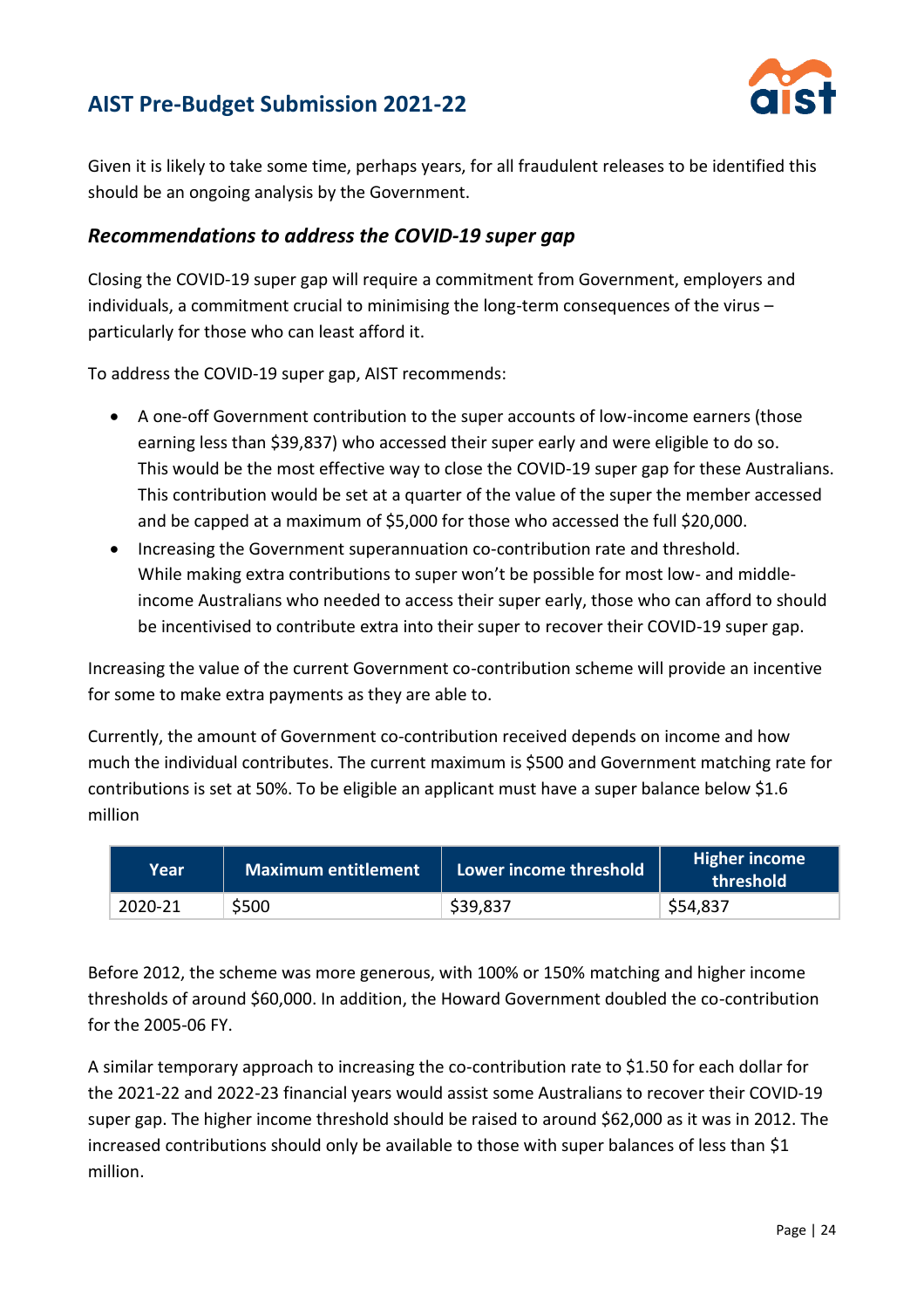

In addition, the legislated increase in the superannuation guarantee to 12% will provide some relief for those who can return to work.

AIST research shows Australians want the Superannuation Guarantee (SG) increased to 12%. Evidence demonstrates that this will increase overall retirement outcomes.

#### **AIST Recommendations**

- A one-off Government contribution to repair depleted low-income superannuation balances after the 2020 COVID-19 relaxation of early release provisions, of a quarter of the amount withdrawn.
- The fiscal impact of fraudulent access to early release during the 2020 scheme be investigated.

### **Enhance transparency around access to early release of superannuation**

#### *Address ineligible repeat applications on grounds of severe financial hardship*

Provisions in the *Superannuation Industry (Supervision) Act 1993* allowing for early release of superannuation on the grounds of severe financial hardship (separate from the recently closed temporary COVID-19 expanded scheme which occurred under compassionate grounds legislation) are well-intentioned and necessary. A withdrawal under hardship is only permitted once every 12 months. However, AIST is concerned about recent reports highlighting possible manipulation of the measure – part of a broader trend, highlighted with concern by the International Organization of Securities Commissions, of fraudulent activity arising out of financial markets' responses to the COVID-19 pandemic.<sup>20</sup> Member funds have noted to us they have become aware, for example, of members withdrawing money on financial hardship grounds from one fund, and then switching into another fund and making another application within 12 months.

Given each repeat application may result in up to \$10,000 of savings being withdrawn, the potential impact on a member's final balance at the point of retirement is significant. In turn, such depleted balances impose a fiscal impact on government, by way of increased Age Pension expenditure. Within the current system architecture, superannuation funds are unable to know whether a member has applied for, or been granted, an early withdrawal on severe financial hardship grounds at another fund in the last 12 months.

<sup>&</sup>lt;sup>20</sup> International Organization of Securities Commissions, 'Retail Market Conduct Task Force Report: Initial Findings and Observations About the Impact of COVID-19 on Retail Market Conduct', 13 December 2020, [FR13/2020 Initial Findings](https://www.iosco.org/library/pubdocs/pdf/IOSCOPD669.pdf)  [and Observations About the Impact of COVID-19 on Retail Market Conduct \(iosco.org\)](https://www.iosco.org/library/pubdocs/pdf/IOSCOPD669.pdf)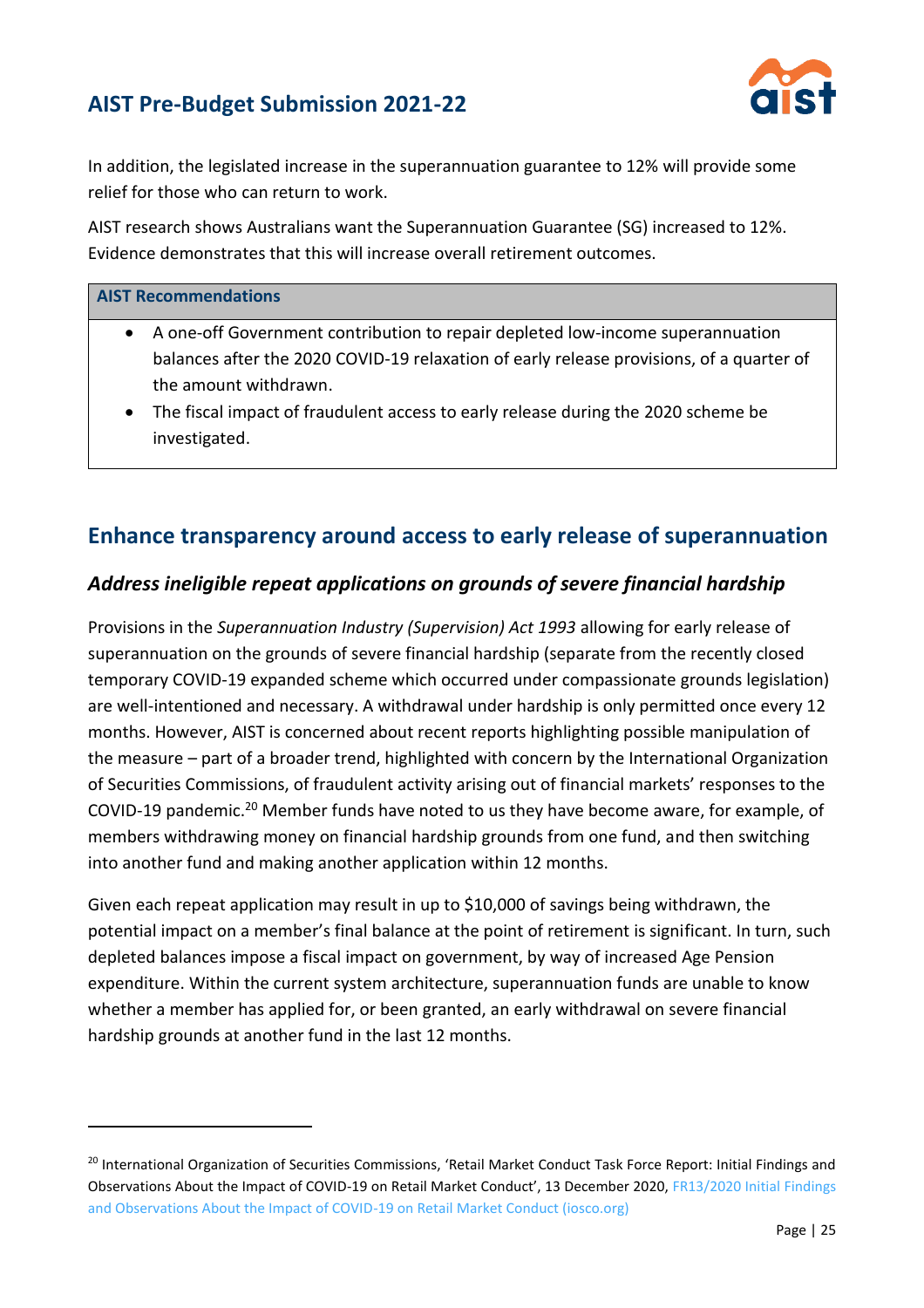

To facilitate greater transparency in the processing of severe financial hardship early release applications, AIST recommends that either:

- 1. The ATO be provided with additional funding to undertake real-time reviews of members' eligibility for the release of benefits prior to preservation age on the grounds of severe financial hardship (including a check on whether the member has accessed savings within a previous 12-month period at another fund under similar circumstances); or
- 2. Government develop a tool providing super funds look-through visibility to their members' past engagement with the superannuation system, focusing on applications made (and processed) for the early release of benefits.

#### *Review incidence of, and address, financial coercion as a driver of early release*

AIST is concerned that the COVID-19 early release scheme has been exploited by those using financial coercion as a way of perpetuating domestic abuse. The apparent lack of compliance checks made during the scheme (almost 98% of applications having been successful) left open the possibility of perpetrators manipulating partners or other family members to release part (or in some cases, possibly all) of their superannuation balances.

According to the Australian Institute of Health and Welfare's analysis of the Australian Bureau of Statistics' Personal Safety Survey results in its 2016 intake, some 1.7% of women experienced violence at the hands of a partner in the preceding 12 months.<sup>21</sup> Given the overlaps between physical, emotional and economic abuse, it is therefore possible that around 32,000 (1.7% of the 1.9 million) women who accessed early release under the 2020 scheme may have done so under the manipulative influence of a partner.

AIST notes that in its testimony to the Senate Economics Legislation Committee in October 2020, Treasury acknowledged it had not considered the potential of such a scenario occurring.<sup>22</sup> This is especially concerning given that consumer groups had, in a 2018 inquiry into potential changes to early release provisions, raised these concerns.<sup>23</sup>

As part of a thorough review of the efficacy of the COVID-19 early release scheme, AIST recommends government examine the incidence of such exploitation of the scheme. Given the potentially severe financial impact on victims of such financial abuse (by way of significantly reduced, if not entirely drained, superannuation accounts), government is encouraged to examine the effect on forward estimates – for instance, of the increased Age Pension expenditure.

 $21$  Australian Institute of Health and Welfare, 'Family, domestic and sexual violence in Australia: Continuing the national story' (2019), p.10.

<sup>&</sup>lt;sup>22</sup> Senate Economics Legislation Committee (26 October 2020), pp.119-121.

<sup>23</sup> *Ibid*.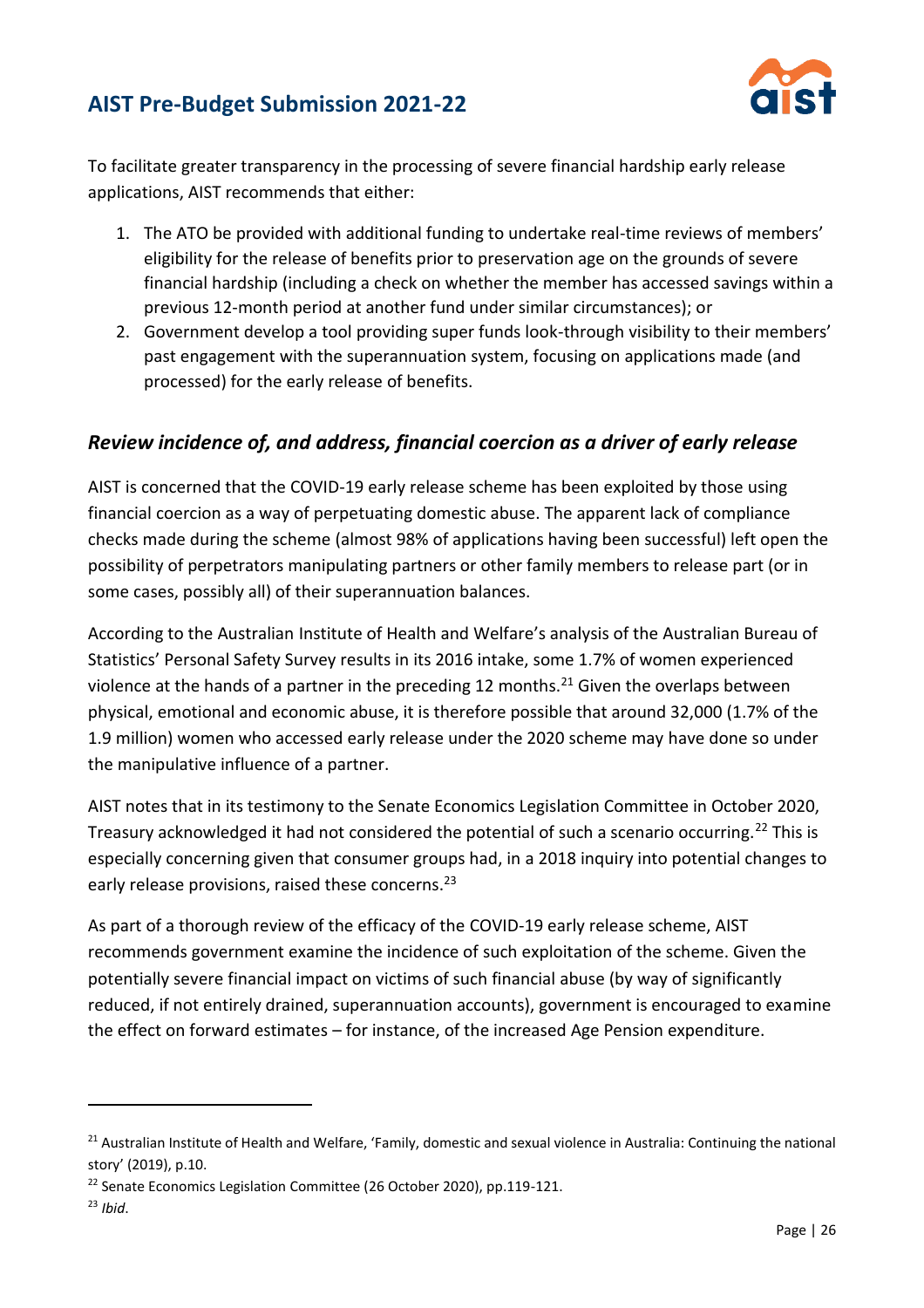

#### **AIST Recommendations**

- Tighten transparency around access to early release of superannuation, by reducing incidence of ineligible repeat applications.
- Investigate the role of financial coercion as a driver of early release applications, including as part of the 2020 COVID-19 Early Release Scheme.

# **Government to further consider kinship issues with respect to Aboriginal and Torres Strait Islander adoptions practices, and their interaction with superannuation binding death benefit nomination settings**

The Financial Services Royal Commission suggested that the Government explore, in consultation with relevant Aboriginal and Torres Strait Islander peoples, difficulties they face making binding death benefit nominations. In response, in March 2019 Treasury released the discussion paper "Superannuation binding death benefit nominations and kinship structures", inviting feedback on possible law changes to address how kinship structures of Aboriginal and Torres Strait Islander people are treated by laws applying to superannuation death benefits, but no advancement has been made on these issues since then.

In relation to the distribution of death benefits, current superannuation laws recognise people in an interdependency relationship but does not recognise all 'dependants' – e.g. where a person is a child under traditional law but is not in an interdependency relationship with the traditional parent at the time of death.

AIST recognises that this policy change will also require consideration of a mechanism to legally recognise children adopted under traditional law, and urges the Government to continue discussions with stakeholders, including Aboriginal and Torres Strait Islander people, to progress these issues.

#### **AIST Recommendation**

• Amendments to superannuation and taxation law be considered to ensure that children adopted under traditional Aboriginal law are treated as any other child of the member.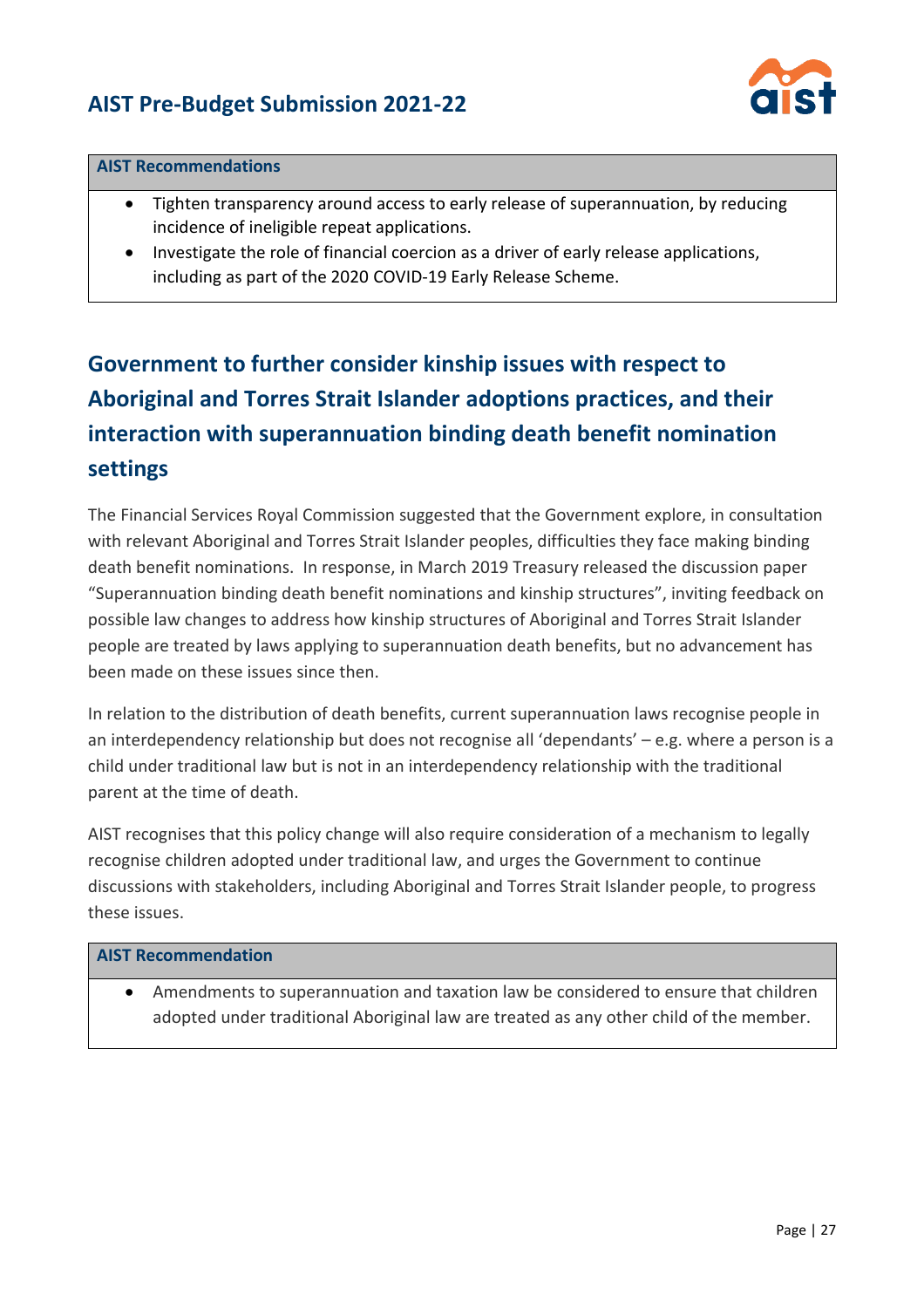

# **Measure and publish the impact that any future changes to super would have on women**

Several factors act against women reaching the best possible retirement outcomes, and the impact of tax, economic and social policy can have different consequences for women as opposed to men. As part of this submission, AIST recommends that the Government measure and publish the super gap each year and assess the impact that any future legislative changes to super would have on women.

AIST also considers that there is a need to reinstate the Women's Budget Statement which would allow proper analysis of the impact of the Budget on women and could help in rectifying the gender super and gender pay gap. Consideration should be given to requiring the Government to provide an impact statement in any future legislation, noting its potential impact on women.

#### **AIST Recommendation**

• Measure and publish the impact that any future changes to super would have on women.

### **Pay SG on paid parental leave**

AIST supports a Government-funded parental leave scheme that includes a superannuation component, linked to the payment of SG contributions required on average weekly earnings. Paid parental leave is the only paid leave that does not have superannuation paid. This particularly disadvantages women who are the overwhelming majority on parental leave, and further exacerbates the gender super gap.<sup>24</sup>

Latest statistics show that women still account for 93.5% of all the primary carer paid parental leave taken. The implementation of a paid parental leave scheme with a superannuation component would allow parents to continue building their superannuation whilst on parental leave.

The lack of such a superannuation component – coupled with the very low level of paid parental leave – adversely contributes to the gap between women's and men's retirement savings. Paid parental leave schemes (coupled with superannuation) assist with improved workforce

<sup>&</sup>lt;sup>24</sup> Workplace Gender Equality Agency (WGEA), Parental leave and support for caring (2019). Available from: <https://tinyurl.com/umtvv6y>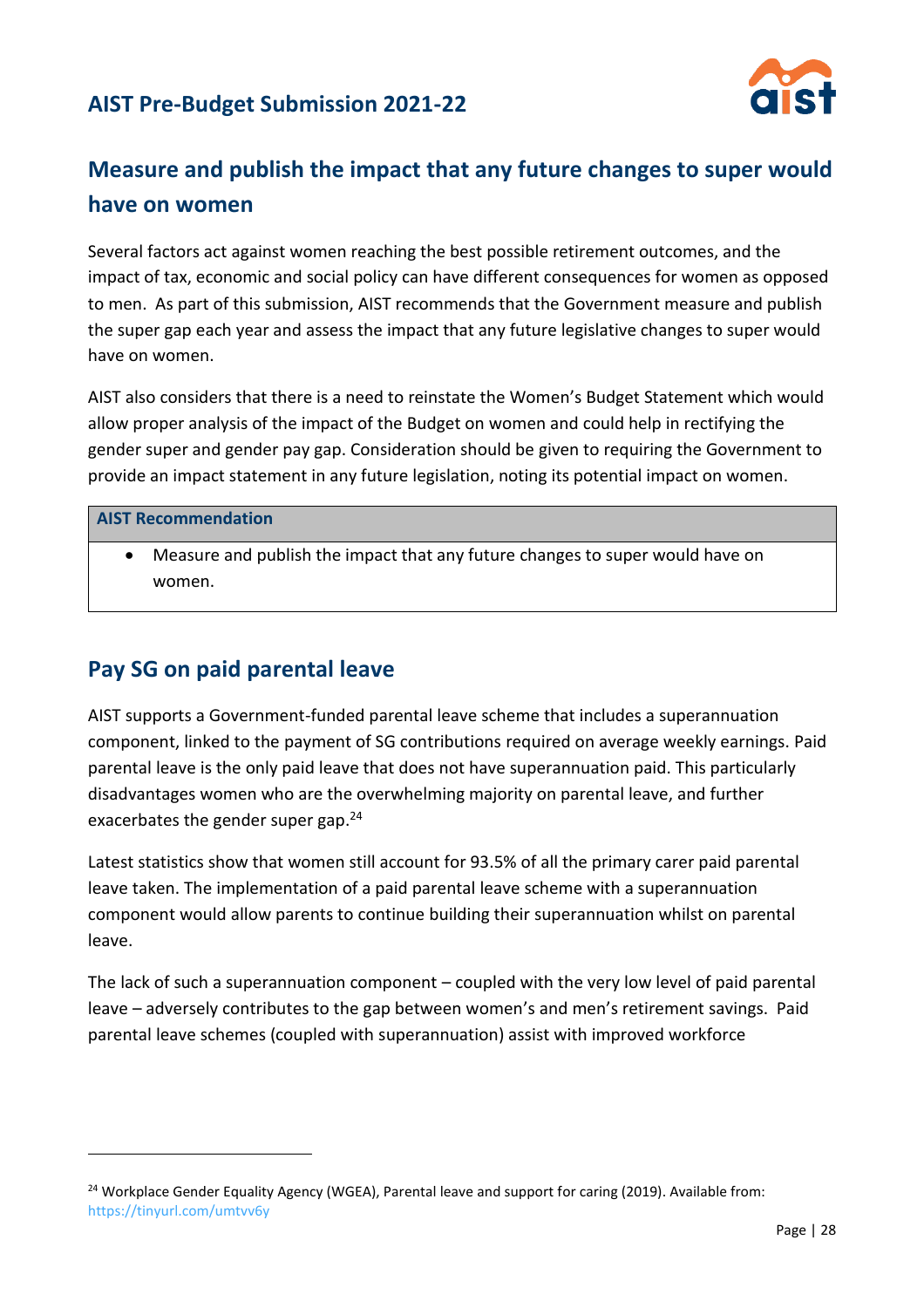

participation rates (particularly for women of child-bearing age). The following chart<sup>25</sup> highlights where Australia sits internationally in terms of paid parental leave:



SOURCE: OECD; DATA INCLUDES ALL OECD MEMBERS EXCEPT CHILE, PLUS TWO NON-MEMBER COUNTRIES, LATVIA AND LITHUANIA. UK DATA VIA WWW.GOV.UK.

AIST recommends that (in addition to examining levels of paid parental leave) SG be paid on parental leave. The benefits of making this change were evidenced by the Retirement Income Review, as presented in the following chart, reproduced from its final report.<sup>26</sup>

<sup>&</sup>lt;sup>25</sup> Popovic, N. (2014). The US is still the only developed country that doesn't guarantee paid maternity leave. *The Guardian*. [online] Available from: [http://tinyurl.com/mtabaum.](http://tinyurl.com/mtabaum)

<sup>&</sup>lt;sup>26</sup> Retirement Income Review final report, p.270.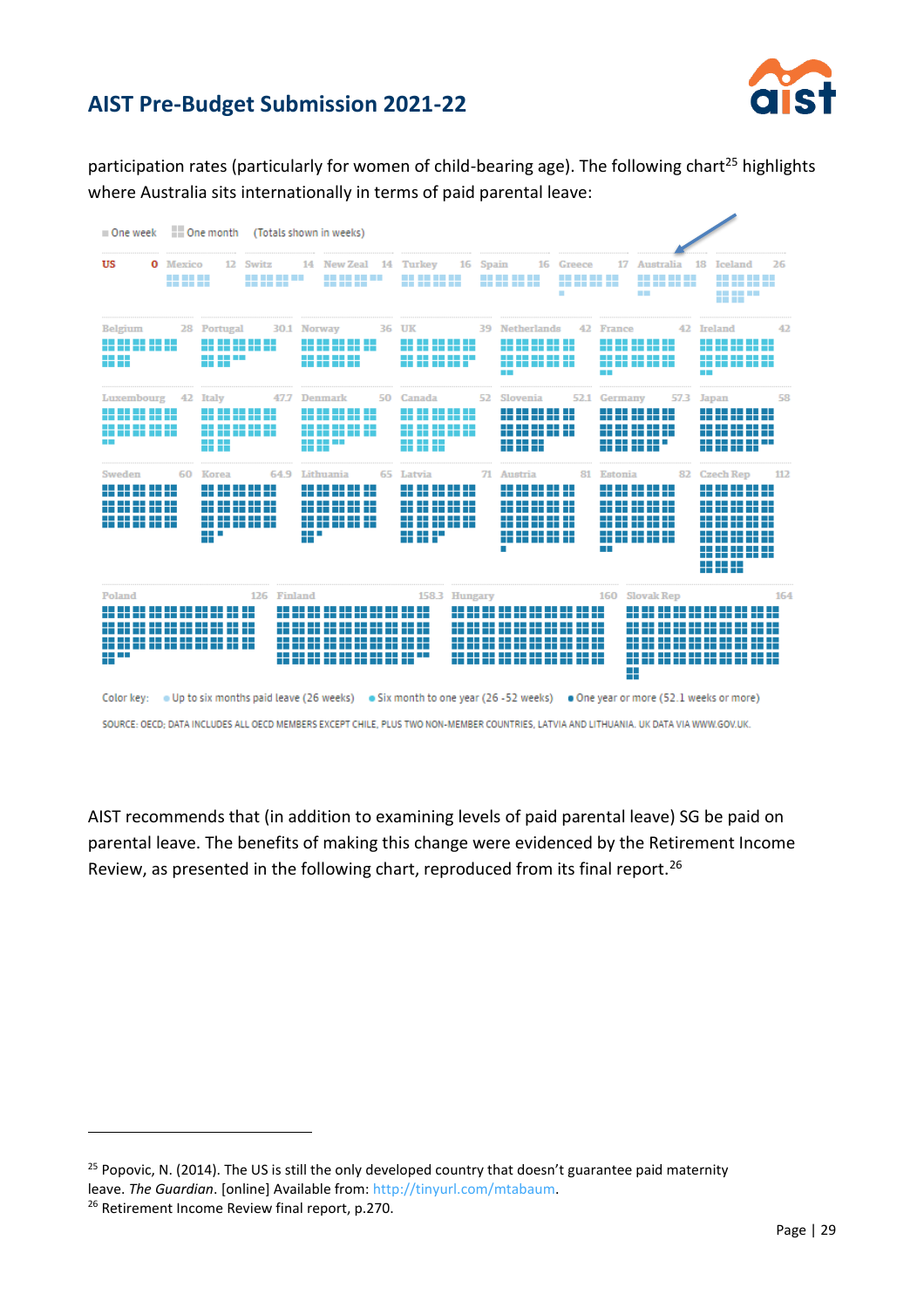

**Projected impact on women's retirement incomes of receiving superannuation for one term of employer paid parental leave**



# **AIST Recommendation** • In addition to examining levels of paid parental leave, SG to be paid on parental leave.

# **Government should keep their commitment to improve visibility of superannuation assets in family law**

#### *Women missing out on super entitlements*

Another factor adding to the gender superannuation gap is the difficulty in splitting superannuation assets in the family law system during property settlement.

The process is costly and complicated, with one of the main issues being difficulty in identifying which super fund or funds superannuation assets are held in. Currently women must apply to each suspected super fund separately to determine whether their former spouse has assets in the fund.

As a result, there is a tendency for women, particularly women from low income households, not to access superannuation entitlements after separation. This is particularly the case where family violence is an issue.<sup>27</sup> Women's Legal Service Victoria have stated:

> Many of our clients have been in abusive relationships and their partners are hiding their superannuation assets and getting away with it because family

<sup>27</sup> Women's Legal Service Victoria, *[Small Claims Large Battles: Achieving economic equality in the family law system](https://womenslegal.org.au/files/file/WLSV%20Small%20Claims%2C%20Large%20Battles%20Research%20Report%202018.pdf)*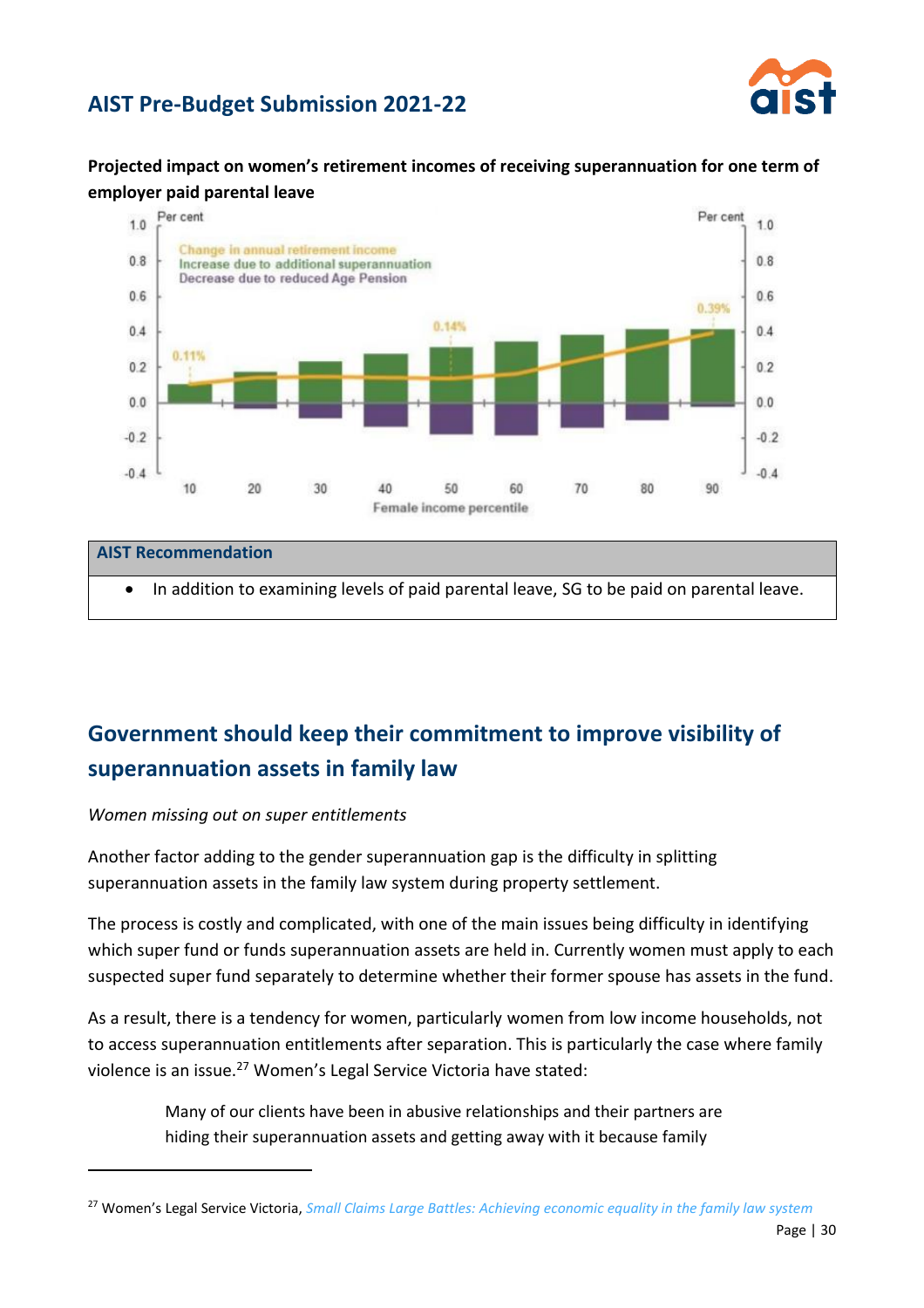

law judgements can only be made on visible assets. This is a real issue because superannuation is often the biggest – or only – asset of these relationships.<sup>28</sup>

#### *2018 Government announcement should be implemented without further delay*

As part of the 2018 Women's Economic Security Statement, the Government announced a commitment to improve the visibility of superannuation assets by authorising the Australian Taxation Office to provide superannuation information directly to the courts. This would speed up the time it takes to resolve family law disputes and make it easier for women to have visibility of super assets. The initiative, which was welcomed by women's legal advocates, was supported by an announcement of \$3.3 million in Government funding for the ATO to develop the informationsharing system, which was due to start operating on 1 July 2020.

However, the information-sharing system is yet to commence. It is not clear why the Government has not prioritised the implementation of the scheme. Treasury provided the following response to a question on notice about the delay put to them at Senate Budget Estimates on 26 October 2020:

> Prioritisation of the broader legislative program is affected by a range of factors, including the COVID-19 pandemic. The Assistant Minister for Superannuation, Financial Services and Financial Technology stated on 26 October 2020, that legislative amendments to the Tax Administration Act 1953 for this measure 'should be introduced in Parliament mid next year [2021]'.<sup>29</sup>

Given the increase in relationship conflict, divorce, and family violence because of the COVID-19 lockdown<sup>30</sup> it is difficult to see why this change was deprioritised at this time. The Government must ensure the measure is progressed as a matter of priority with no further delays. It is an important part of mitigating the gendered impacts of the COVID-19 pandemic.

#### **AIST Recommendation**

• Government should keep their commitment to improve visibility of superannuation assets in family law.

<sup>&</sup>lt;sup>28</sup> Media release, 23 July 2020: 'Family violence victims left waiting as promised family law superannuation reforms stall <sup>29</sup> Question No: BET044

<sup>&</sup>lt;sup>30</sup> [More couples seeking relationship help after COVID-19 lockdowns,](https://www.theage.com.au/national/victoria/more-couples-seeking-relationship-help-after-covid-19-lockdowns-20210115-p56uew.html) COVID impact to send divorce rate soaring as [Google searches reach peak,](https://www.theaustralian.com.au/breaking-news/covid-impact-to-send-divorce-rate-soaring-as-google-searches-reach-peak/news-story/2db1e28f24421c5b2cd1709c5cb43ab3) [A New Covid-19 Crisis: Domestic Abuse Rises Worldwide](https://www.nytimes.com/2020/04/06/world/coronavirus-domestic-violence.html)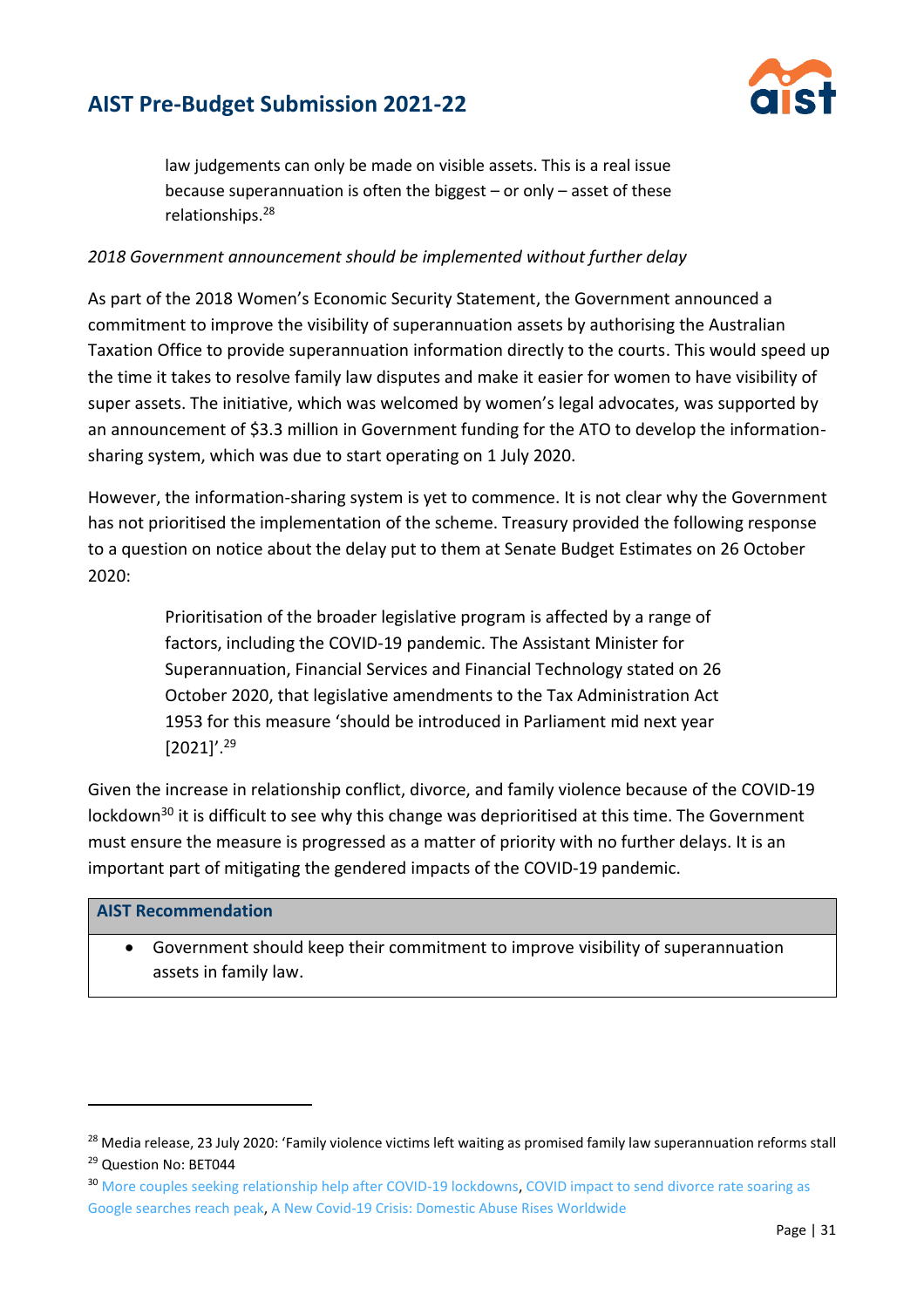

### **Increase Age Pension rental assistance for non-homeowners**

Our current retirement income system does not sufficiently meet the needs of non-homeowners as it is has implicitly taken for granted that retirees will own their own homes by retirement. The 2016 Census however indicates that about 12% of people of aged 65+ were renting and according to CEPAR the likelihood of renting in retirement is higher among the less educated, single, poor, disabled and those living in rural areas.<sup>31</sup> Declining rates of home ownership are only likely to exacerbate this issue into the future.

It is generally understood that a household is experiencing 'housing stress' if it is paying more than 30% of its income in housing costs. However, in 2016, about 44% of renters aged 65-74 spent more than 30% of their income on rent, the highest rate of all age groups and the highest level over time.

Commonwealth Rent Assistance (CRA) is meant to help those that are renting but current levels are significantly lower than the amount being paid in rent because the payment has not kept pace with rental prices. This has resulted in increasing levels of poverty among older renters. The current maximum amounts are inadequately low and are shown below (for people without dependent children):

| If you're        | The maximum fortnightly payment is |
|------------------|------------------------------------|
| Single           | \$138.00                           |
| Couple, combined | \$130.00                           |

**Income units Fortnightly rent paid Fortnightly CRA Number** Per cent Median **Median** 286,708 22.3 \$381.90 \$129.20

The actual amounts received as at June 2019 for those on the Age Pension are shown below:

**Data sourced from DSS<sup>32</sup>**

A key reason for the difference in rent being paid and the rental assistance being received is because CRA is linked to increases in the CPI whereas rents have generally been rising at a faster rate – as illustrated in the below chart. Lack of access to affordable rental properties is supported by Anglicare research which estimates that less than one percent of properties across the country were suitable and affordable for a single person on the Age Pension.<sup>33</sup>

<sup>&</sup>lt;sup>31</sup> CEPAR, Housing in an ageing Australia: Nest and nest egg? (2019). Available from[: https://tinyurl.com/rvkpqba](https://tinyurl.com/rvkpqba)

<sup>&</sup>lt;sup>32</sup> DSS, Payment Demographic Date (2019). Available from:<https://tinyurl.com/v9bdpch>

<sup>33</sup> Anglicare Australia, Rental Affordability Snapshot (2019). Available from:<https://tinyurl.com/y4gufhal>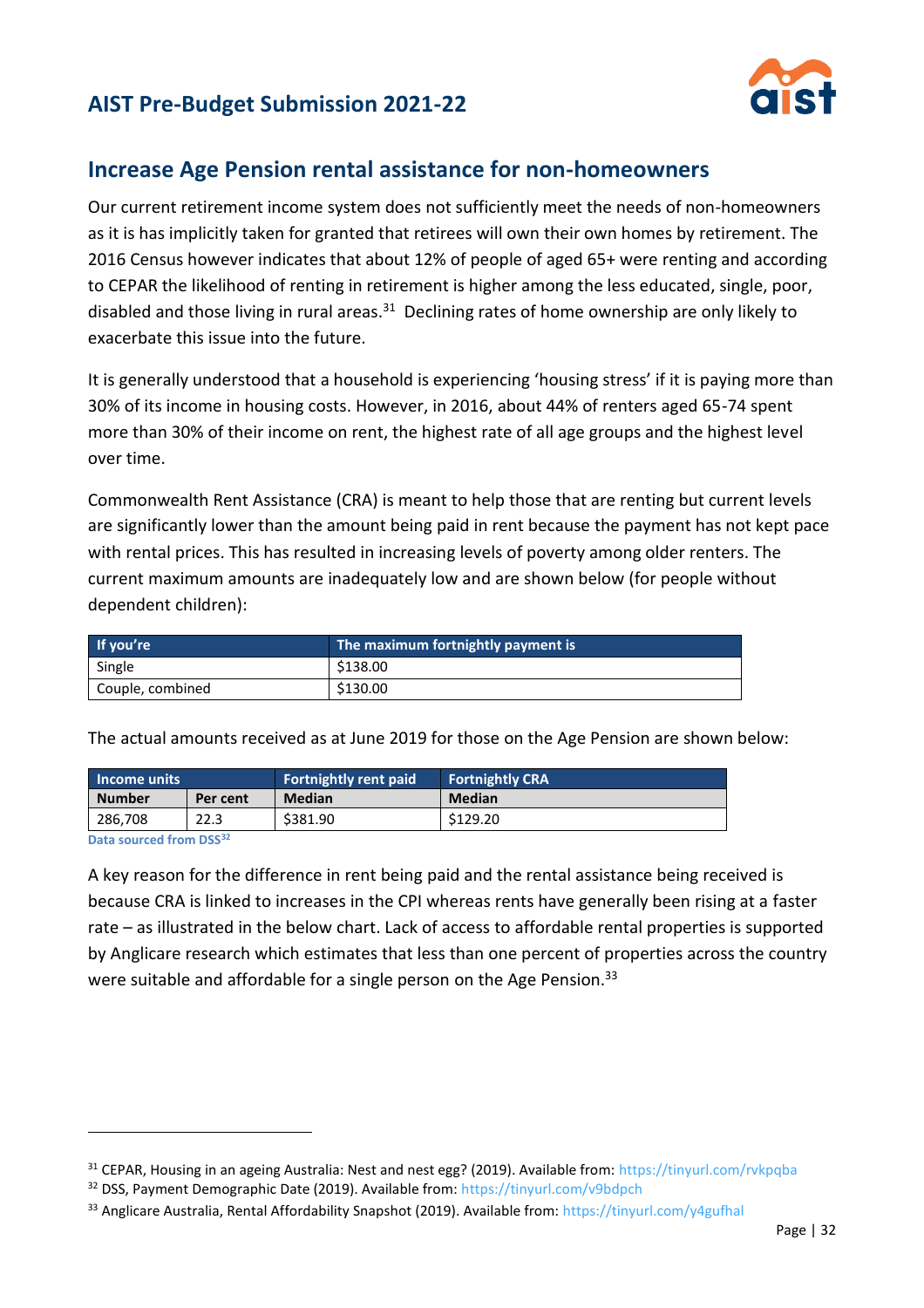



#### **Source: CEPAR**

The Retirement Income Review highlighted the urgent need for reform in this space. Noting the Panel's observation that raising rental assistance for those on the Age Pension by 40% would only reduce the housing expenditure gap between renters and homeowners by around  $8\%$ ,<sup>34</sup> AIST suggests consideration should be had to at least doubling the amount of such support.

#### **AIST Recommendation**

• At least double the rate of Age Pension rental assistance for those who do not own their home.

# **Fund the development of a consumer-friendly comparison tool covering all superannuation products**

AIST submits that the Government extend the YourSuper comparison tool announced in the 2020 Budget to cover *all* APRA-regulated superannuation products, and fund the ATO and APRA to develop and implement the tool during the 2021-2022 financial year. This will enable members of products not currently included in scope for the YourSuper comparison tool to compare the performance of their fund in a simple, accessible, comprehensive, and consistent manner. A version of the tool should also be developed for look-up by employers.

The 2020 Federal Budget included funding for YourSuper as a tool to help members compare and select a superannuation product. The ATO is now developing systems to enable new employees to select a superannuation product from a table of MySuper products in a YourSuper portal. The tool

<sup>&</sup>lt;sup>34</sup> Retirement Income Review, p.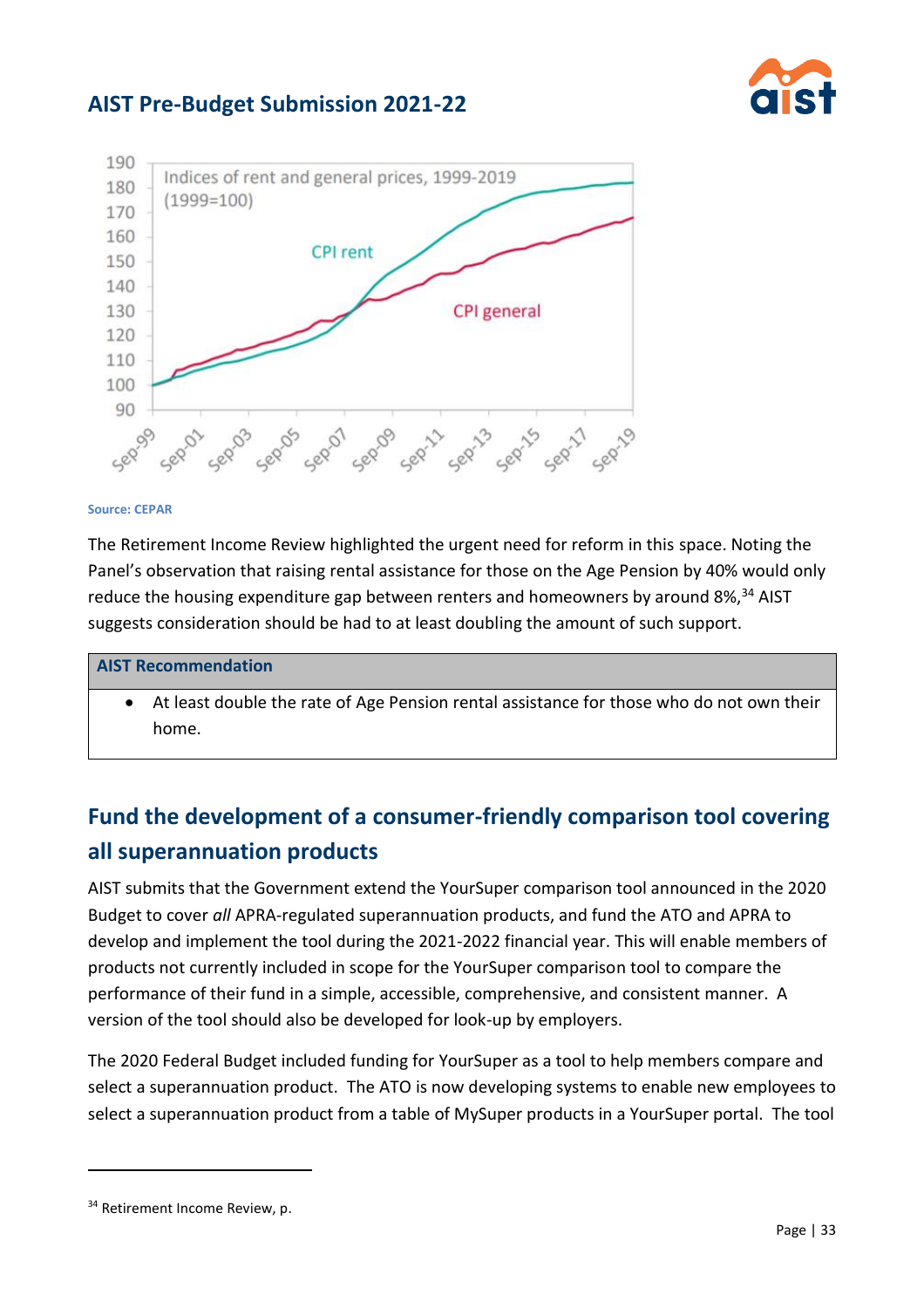

will list MySuper products ranked by fees and investment returns, and show a member's current super accounts, with a prompt to consolidate accounts if they have more than one.

Including all products in the YourSuper comparison tool is in line with the Productivity Commission's view that all products should have simple and comparable dashboards and meet performance requirements.

The expanded tool should encompass all APRA-regulated superannuation products in both the accumulation and retirement phases, regardless of size, eligibility and whether or not the product is open to new members. This should include pre-mixed options, single-class options and options delivered through a member-directed investment 'platform'.

In addition to the YourSuper development work being undertaken by ATO and APRA, other initiatives being implemented by these same regulators are removing impediments to the inclusion of all superannuation products and near real-time information about a member's super accounts. Collectively, these initiatives can and should be marshalled to support a comprehensive tool covering all APRA-regulated superannuation products.

These projects include:

- The ATO's Member Account Transaction Service (MATS) is a reporting solution that allows for more frequent, event-based reporting of member data to the ATO. MATS, together with the Member Account Attribute Service (MAAS), have provided comprehensive reporting of member superannuation information since 2018.
- APRA's multi-year Superannuation Data Transformation project is enhancing the comparability and consistency of reported data on APRA-regulated superannuation funds. The current phase of the project is addressing the highest priority gaps in APRA's data collection, that is, to cover choice products and investment options. This reporting covers all the products offered by APRA-regulated super funds.
- ATO offer a range of services allowing digital service providers the option of building functionality into their software products to allow employers to offer online commencement forms for new employees. The ATO also provides online access to these forms through myGov; with these forms being partially completed with the relevant default fund of the individual's employer and details of the individual's current super accounts.

Funding for a tool covering superannuation products should include extensive industry, employer and consumer consultation, and consumer testing to ensure both comprehension and effective use.

The current proposal for the YourSuper comparison tool is only about "some of your super": the AIST proposal is for an AllYourSuper comparison tool that would provide a demonstrable benefit for almost all Australians.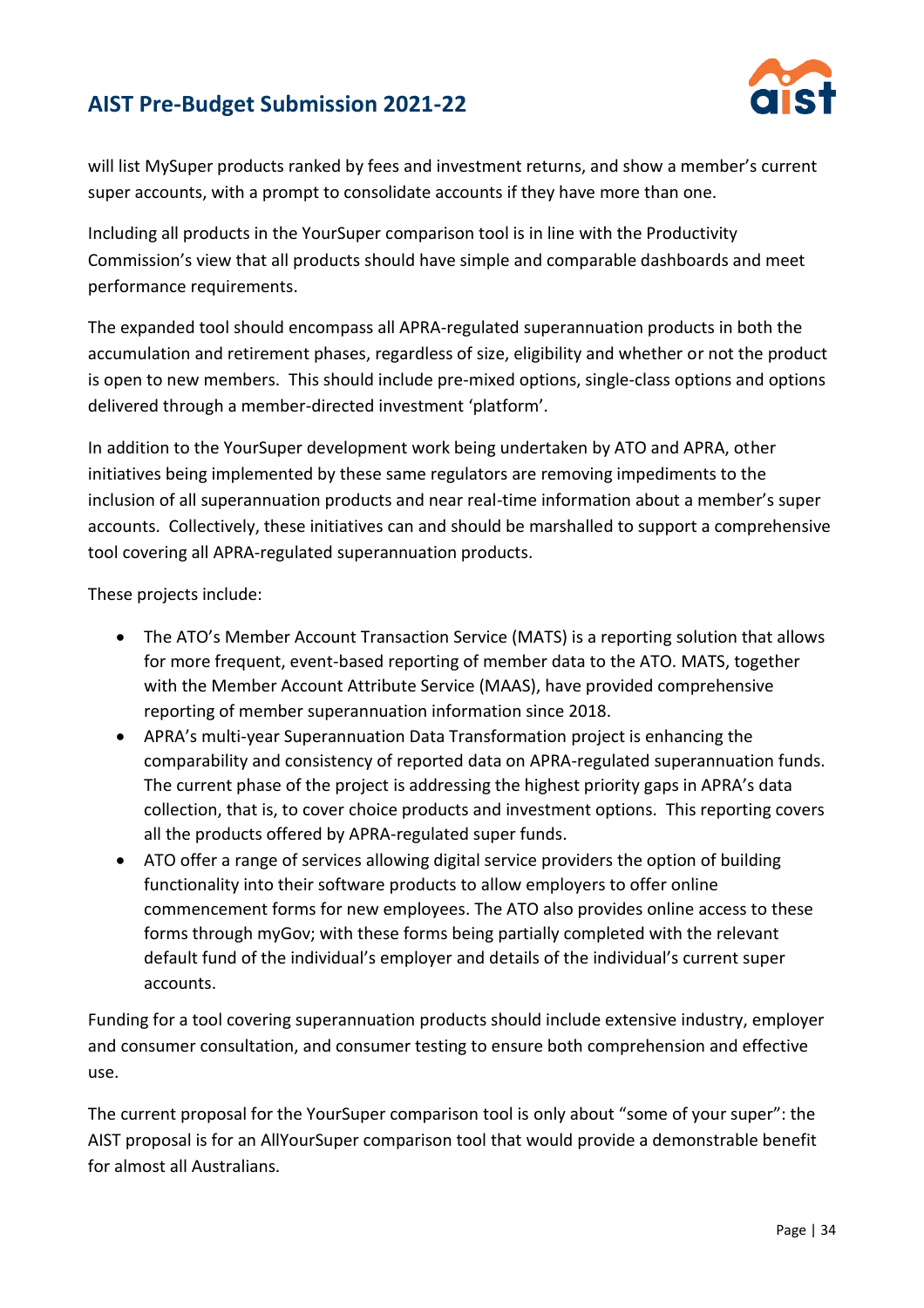

#### **AIST Recommendation**

• Fund the development of a consumer-friendly comparison tool covering all superannuation products (for those in both the MySuper and choice segments).

# **A commitment to universality of SG cover for all PAYG employees, independent contractors, the self-employed, and replacement of CDP with real jobs**

According to the OECD, pension systems should be designed to mitigate disparities between standard and non-standard workers in terms of coverage, contributions and entitlements so as to protect against old-age poverty, smooth the living standards upon retirement, ensure fair treatment, pool risks as broadly as possible and facilitate labour mobility across job types.

This however is not currently the case as independent contractors, the self-employed and workers receiving CDP are not covered by the superannuation guarantee.

### *Self-employed*

Concerningly, 20% of those self-employed have no super whatsoever and if they do have super will tend to have significantly lower balances. The average superannuation account balance for self-employed men in the 60 to 64 age cohort is around \$143,000, compared with around \$283,000 for male wage and salary earners. For women, the average balance for self-employed women aged 60 to 64 is around \$83,000, compared with around \$175,000 for female wage and salary earners.<sup>35</sup> Additionally, only 27% of the self-employed made contributions in 2016-17.<sup>36</sup>

This evidence suggests that the self-employed may forgo superannuation in order to invest more into their businesses. Although this is admirable, investment experts have long promoted the benefits of diversification. The self-employed could similarly benefit from avoiding putting all eggs in one basket.

As a result, if they are unable to sell or gain a return on their business when they retire the selfemployed will more likely to be solely reliant on the age pension, giving them a lower income and consequently lower quality of retirement.

<https://tinyurl.com/wfwtqwg>

<sup>35</sup> Craston, Andrew (2018). *Superannuation balances of the self-employed*. Association of Superannuation Funds of Australia. Available from: [https://tinyurl.com/qlhnvjd.](https://tinyurl.com/qlhnvjd)

<sup>&</sup>lt;sup>36</sup> OECD (2019). Pensions at a Glance 2019: How does Australia compare? Available from: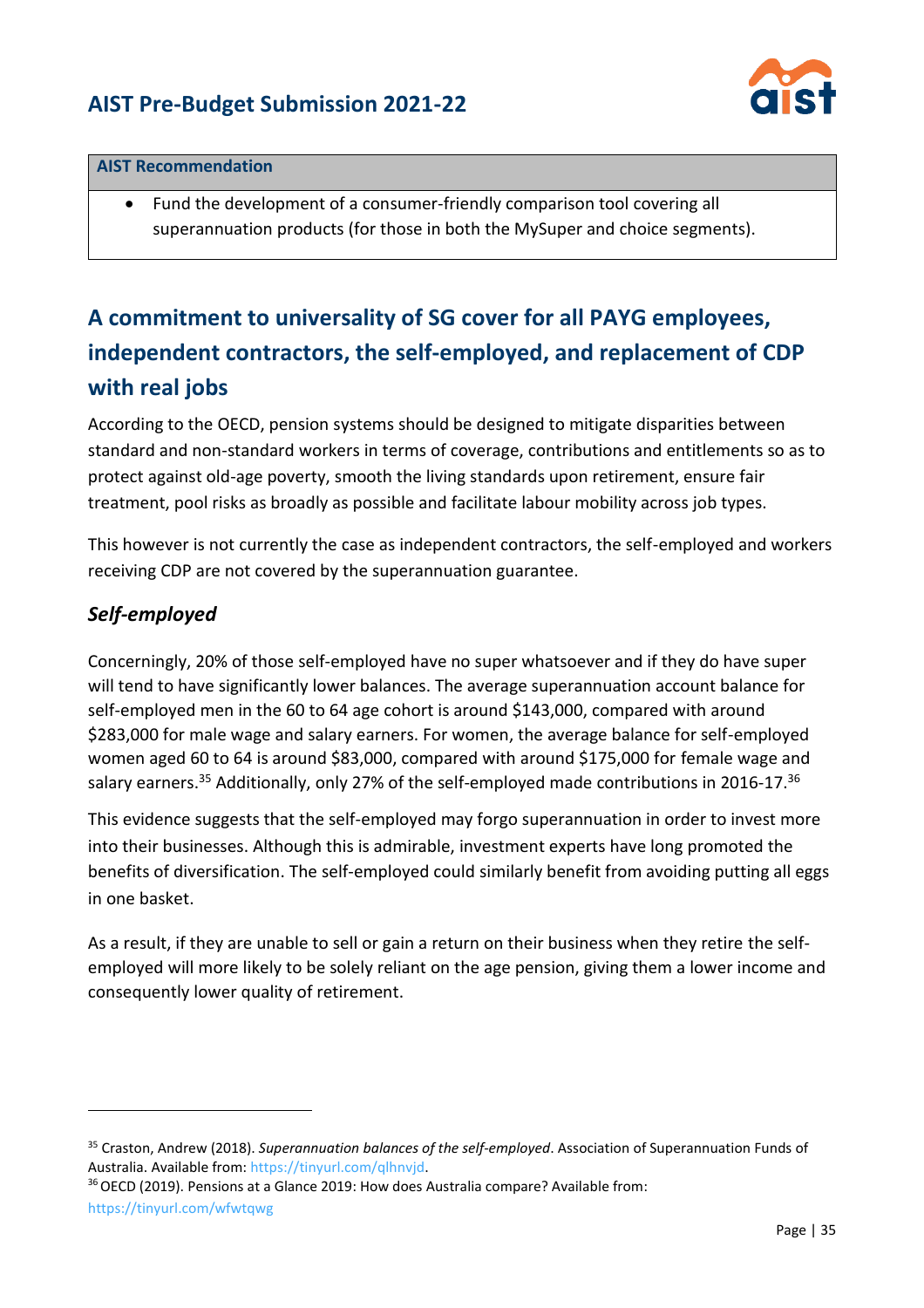

#### *Independent contractors*

According to ABS labour statistics, of the 12.6 million people who were employed in August 2018, approximately 8% were classified as Independent Contractors and of these 37% did not have sole authority over their work. However, it is important to note that a contractor is only considered an employee for superannuation purposes – and therefore entitled to super guarantee contributions – if they are paid 'wholly or principally for labour'.

The difference in benefits between employees and independent contractors has led to an increase in what is known as sham contracting, where an employer may deliberately disguise an employment relationship as an independent contracting arrangement, instead of hiring the worker as an employee of the business or company to avoid superannuation obligations. For example, Cbus estimated that in 2013 alone \$261m was lost in contributions due to sham contracting. 37

#### *Community Development Program participants*

The Community Development Program (CDP) commenced operation on 1 July 2015. The stated purpose of the program is to provide work and support to job seekers located in remote Australia. As at 1 January 2016, approximately 35,000 people were participating in the programme of which 80% identify as Aboriginal or Torres Strait Islander. CDP participants with activity requirements are expected to complete up to 20 hours per week of work-like activities and in regions that have high unemployment rates – up to 51% when averaged across states and can be higher at a local level.<sup>38</sup>

AIST is concerned that under the program workers have no right to access workers compensation arrangements or holiday pay and they are not paid superannuation.

We believe that CDP programs should be replaced with real jobs, paying award rates and associated workplace entitlement including superannuation, paid leave, and workers' compensation. These are universal workplace entitlements and should be paid to all workers, particularly when you consider that many CDP participants are First Australians and suffer disadvantage. CDP workers are no different to any other Australian worker and should be afforded the same rights and protections as other Australians in the workforce.

#### **AIST Recommendations**

- A commitment to universality of SG cover for all PAYG employees, independent contractors, and the self-employed.
- Replacement of Community Development Program (CDP) with real jobs that include full entitlements including award wage rates, superannuation, and leave.

<sup>37</sup> Cbus (2015). *Superannuation Guarantee non-compliance.* Available from:<https://tinyurl.com/hgtpoog>

<sup>&</sup>lt;sup>38</sup> The Australia Institute (2018). The Community Development Program, remote Australia's Work for the Dole scheme. Available from:<https://tinyurl.com/vqv8pl8>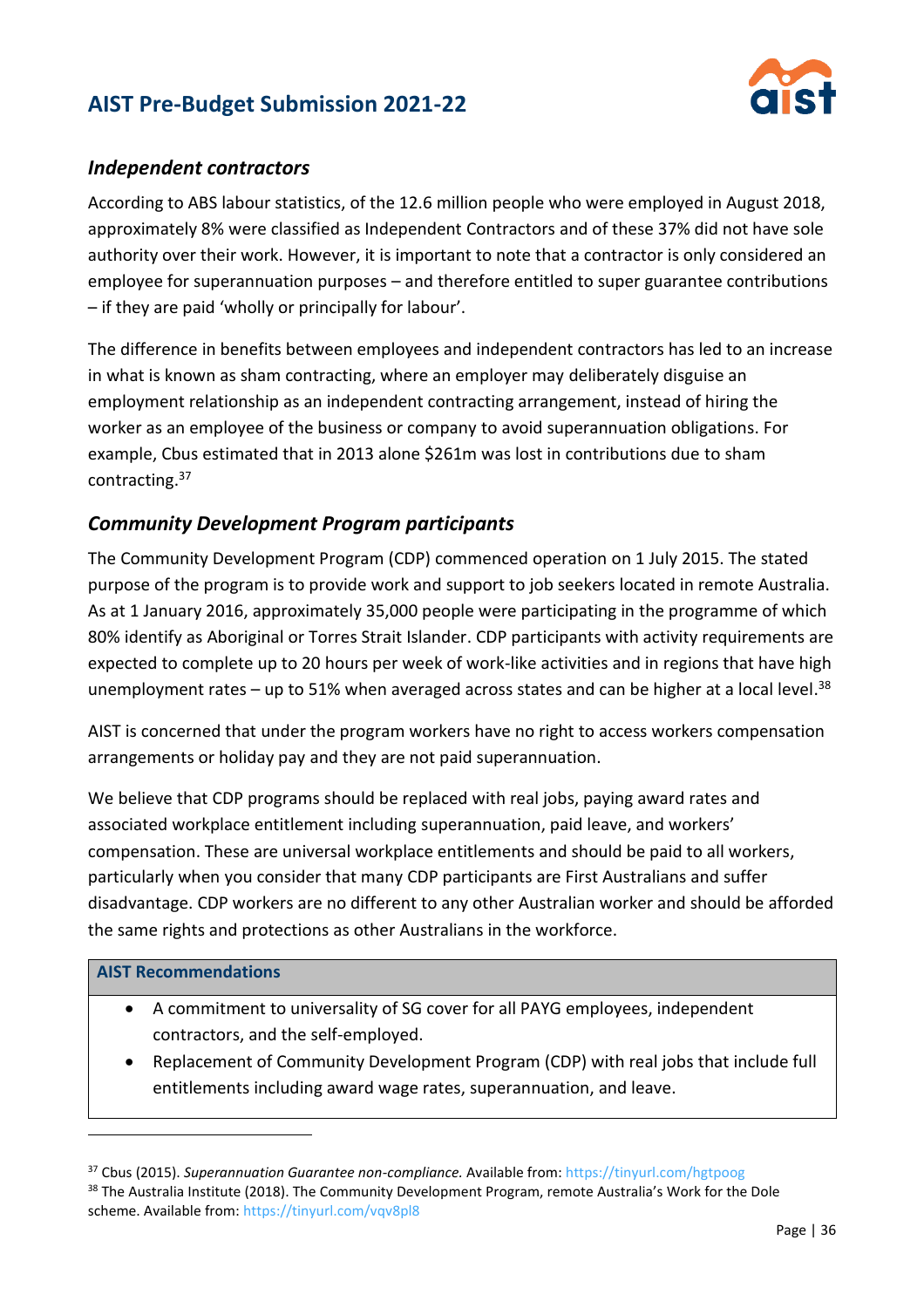

## **Reducing the incidence of unpaid and underpaid super**

AIST has long called for greater action on SG non-compliance, noting both:

- the financial impact on affected members (who are effectively robbed of their rightful retirement savings entitlements, and fail to take advantage of compounding earnings through no fault of their own); and
- the fiscal impact on government (through higher Age Pension expenditure and lower receipts of tax on superannuation contributions and earnings).

Although the recent expansion of the Single Touch Payroll (STP) infrastructure to employers of all sizes may organically reduce the incidence of non-intentional SG underpayment, the risk remains that rogue employers may seek to circumvent their obligations. STP requires employers to send the ATO a range of payroll information, including their employees' SG entitlements reported via super fund reporting.

On paper, existing penalties for such egregious non-compliance are strong, with Part 7 of the *Superannuation Guarantee (Administration) Act 1992* ('SGAA') allowing for fines of up to 200% of the relevant Superannuation Guarantee Charge (an amount comprised of the underpaid SG contributions, 10% tax, and an administration fee charged per quarter of non-compliance). However, despite numerous high-profile cases of unpaid super over several years,<sup>39</sup> the ATO had, by October 2019, applied the maximum penalty on only one occasion.<sup>40</sup>

AIST acknowledges that 2020 was a unique year, bringing with it a redirection in the focus of different regulators. However, as the economy rebuilds – alongside employment rates – it is important that enforcement efforts accordingly sharpen again. In particular, AIST recommends that:

• The ATO strengthen its monitoring of the relationship between data generated by the Member Account Transaction Services (through which super funds report to the regulator the contributions made to them from employers on members' behalf) and STP infrastructures. Consideration could also be given to increasing the frequency with which MATS reporting be required to be undertaken.

Additional possible policy responses to address SG non-compliance include:

• Amending the SGAA to require employers to make their SG contribution payments at the same time as employees' regular salary payments (which would reduce the ability for

<sup>&</sup>lt;sup>39</sup> See, for instance,

<sup>40</sup> Senate Economics Legislation Committee, *Treasury Laws Amendment (Recovering Unpaid Superannuation) Bill 2019* public hearings, 30 October 2019, p.31.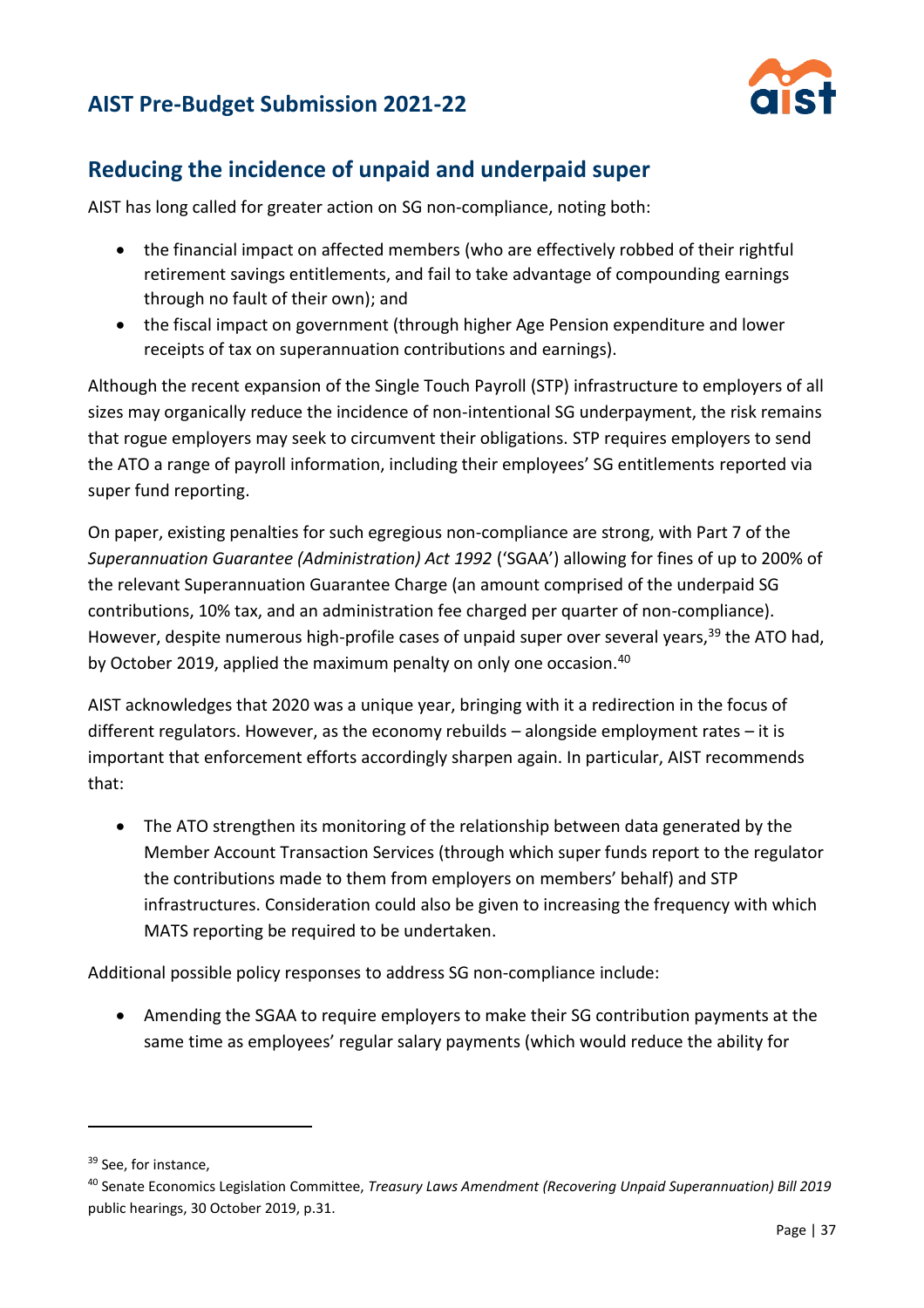

unscrupulous employers to avoid their obligations). This approach has been endorsed by ATO Commissioner Chris Jordan; 41

- Amending legislation to ensure that when wages are paid late (sometimes by many years) interest is paid on associated SG contributions, aligning it with the late SG penalties. Currently when an employer pays back late wages, there is no recognition of lost earnings on associated missed SG payments; and
- Adding the entitlement to superannuation to the National Employment Standards framework. Doing so would make the payment of SG contributions enforceable as an industrial right, broadening the scope of actors able to pursue non-compliance by giving the Fair Work Commission standing to sue liable employers.

#### **AIST Recommendation**

• Strengthen action against Superannuation Guarantee non-compliance, to address unpaid and underpaid super.

# **A legislated objective for the retirement income system, including superannuation and aged care**

It is important that the issues and recommendations raised throughout this submission are considered against a legislated retirement income system objective. Lack of a co-ordinated approach in meeting a retirement system objective can result in ad hoc and inefficient policy.

We note, in this context, that the Retirement Income Review made a similar finding: that the objective of the retirement income system be formalised and help inform any changes in associated policy areas. AIST builds on the Panel's recommendation, calling for a specific subsidiary objective of the superannuation system to be legislated, following Government consultation with members, superannuation funds, industry groups, and other stakeholders.

We recommend that the objective of superannuation should be:

*'To provide an adequate income to ensure all Australians achieve a comfortable standard of living in retirement, supplementing or substituting the Age Pension.'*

A legislated objective should be accompanied by measures to report against the objective along with secondary objectives and principles. We recommend the following guiding principles:

a) **Adequacy:** Adequacy should consider superannuation, public pensions, as well as other sources of income through, for example, means-testing.

<sup>&</sup>lt;sup>41</sup> Senate Economics Legislation Committee, 30 May 2017, p.29.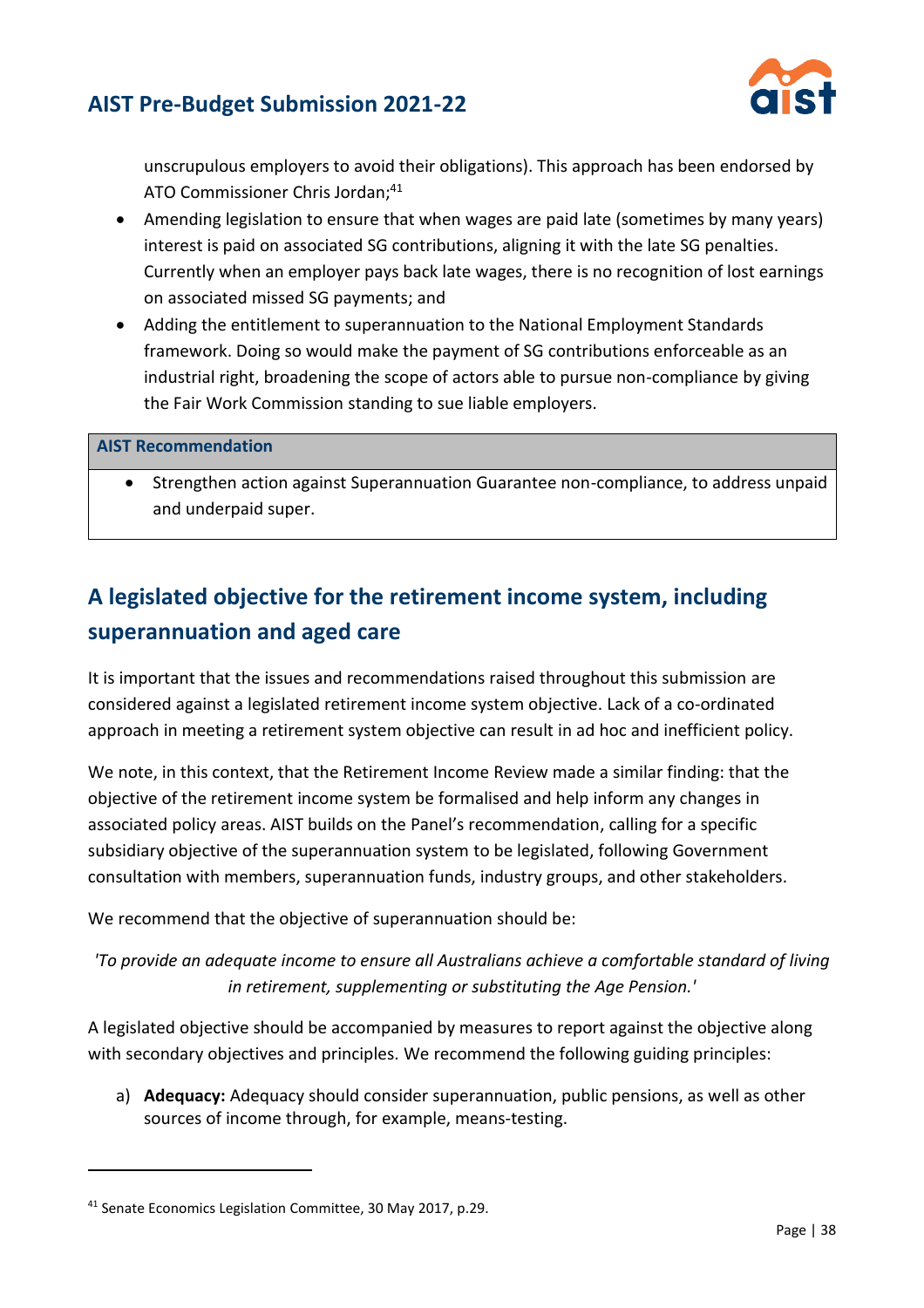

- b) **Fairness:** Delivery of fairer outcomes within the retirement incomes system through proper targeting of public pensions and superannuation concessions.
- c) **Intergenerational fairness:** ensuring the retirement incomes system takes generations (between and within) into account.
- d) **Superannuation is a savings and not a wealth creation vehicle:** ensuring the retirement incomes system does not unreasonably create intergenerational wealth transfer.
- e) **Sustainability:** ensuring adequacy and sustainability are suitably balanced considering current and future generations.
- f) **Gender lens:** Application of a gender lens to the retirement incomes system with a view to closing the gender gap.
- g) **Employment lens:** Application of a retirement incomes lens to employment policy development.
- h) **Structural change:** Demographic ageing and structural changes are considered.
- i) **Sole purpose of superannuation:** implementation of the primary objective of the retirement incomes system should be designed so as not to interfere with the operation of the sole purpose test, including the provision of insurance as part of superannuation benefits.
- j) **Transparency and accountability:** policy development should not be ad hoc, but should be developed within a transparent and accountable retirement incomes framework. The community needs to know how proposed policies will affect the adequacy, sustainability and fairness of the retirement incomes system prior to policies being tabled within Parliament. Statements of Compatibility should be used and include an assessment of how any proposed policies may impact quantifiable goals which have been set.
- k) **Role of superannuation in national savings:** Recognition of role of the superannuation system in national saving and funding economic activity, especially infrastructure.

#### **AIST Recommendation**

Legislate the objective of the retirement income system, including the roles of superannuation and aged care, to ensure superannuation is not viewed as a resource able to be used for anything other than retirement savings (except in the most exceptional of circumstances).

**AIST appreciates the opportunity to present our Pre-Budget Submission for 2021-22 and would be more than happy to discuss the issues raised further.**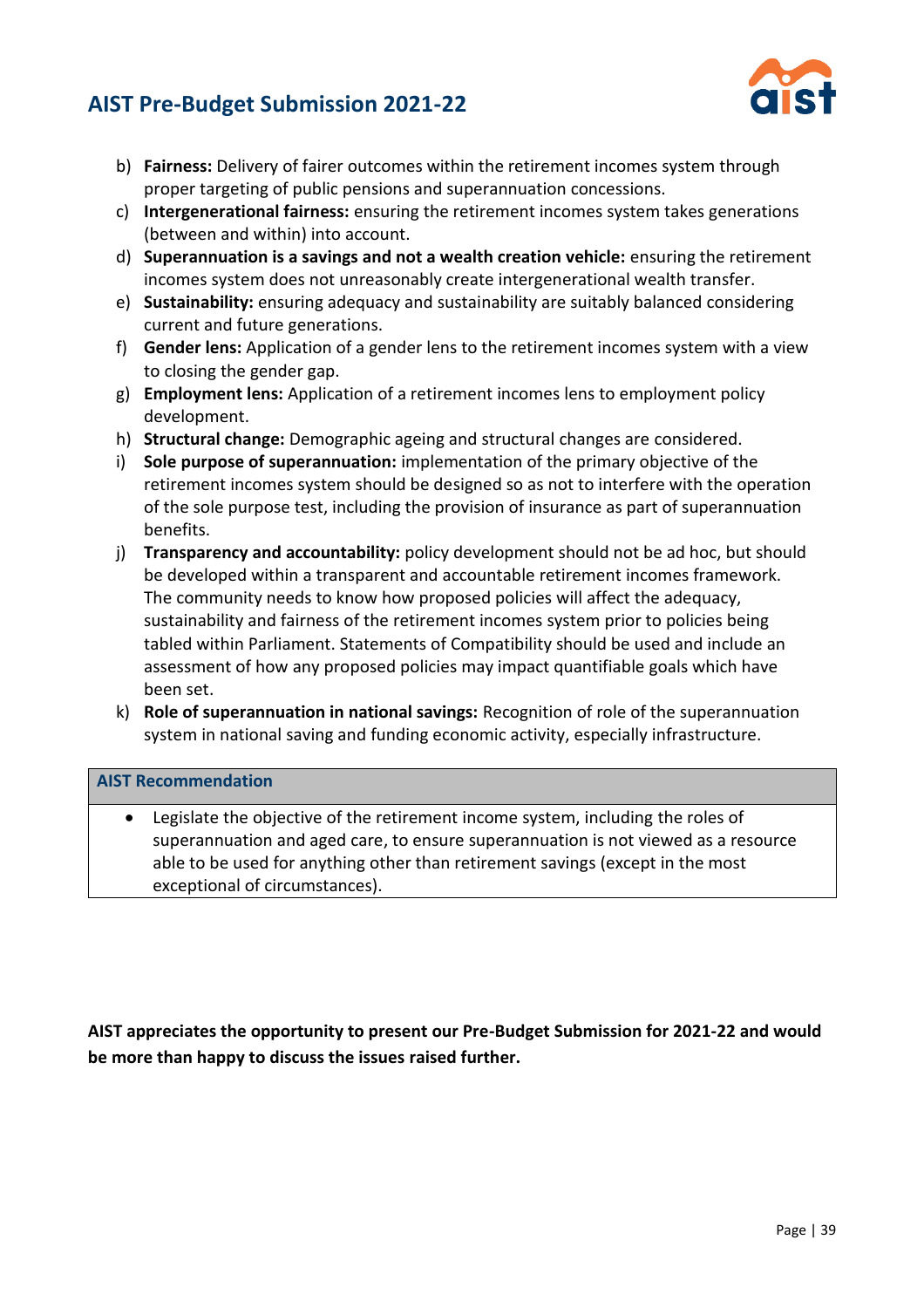

# **AIST Pre-Budget Submission 2021-22 APPENDIX A**

| Wage/                                                  | % of all                                                                     | Income                                                                        | Industries/                                                                                                                       | <b>SG arrangement</b>                                                                                                          | <b>Trade-off process</b>                                                                                                                                                                                                                                                             | <b>Impact of SG increase</b>                                                                          |
|--------------------------------------------------------|------------------------------------------------------------------------------|-------------------------------------------------------------------------------|-----------------------------------------------------------------------------------------------------------------------------------|--------------------------------------------------------------------------------------------------------------------------------|--------------------------------------------------------------------------------------------------------------------------------------------------------------------------------------------------------------------------------------------------------------------------------------|-------------------------------------------------------------------------------------------------------|
| superannuation                                         | workers                                                                      | status                                                                        | occupations                                                                                                                       |                                                                                                                                | between SG and wages                                                                                                                                                                                                                                                                 |                                                                                                       |
| setting method                                         |                                                                              |                                                                               | (predominant)                                                                                                                     |                                                                                                                                |                                                                                                                                                                                                                                                                                      |                                                                                                       |
| Award (and award<br>influenced<br>individual contract) | Award<br>(21%)<br>Award<br>reliant<br>individua<br>contract<br>(9%)<br>Total | Low to<br>middle<br>income<br>earners (Av<br>hourly<br>earnings:<br>\$29)     | Health and community<br>services, hospitality,<br>labourers - around 50%<br>are casual, higher<br>proportion of women<br>than men | Minimum legislated<br>SG only, strictly<br>limited ability to<br>bargain for<br>additional SG<br>(requires Award<br>variation) | No bargaining process.<br>Legislated minimum<br>wages and conditions<br>only. Wage setting Fair<br><b>Work Commission may</b><br>decide to take SG<br>changes into<br>consideration, but<br>repeals of legislated SG<br>increases have not<br>improved wage<br>outcomes in the past. | Whole SG increase will<br>apply                                                                       |
|                                                        | 30%                                                                          |                                                                               |                                                                                                                                   |                                                                                                                                |                                                                                                                                                                                                                                                                                      |                                                                                                       |
| Enterprise<br>Agreement                                | 38%                                                                          | Higher paid<br>non<br>managerial<br>staff (Av<br>hourly<br>earnings:<br>\$42) | Government<br>employees, employees<br>of large private sector<br>employers                                                        | Many paid above<br>SG but most SG<br>reliant - varies by<br>industry/workplace                                                 | Trade off process.<br>Workers choose to take<br>additional bargained<br>entitlements as pay,<br>additional super above<br>SG or non-monetary<br>improvements.                                                                                                                        | Depends on clause - SG<br>increase will not apply<br>where super is already<br>paid at a higher rate* |